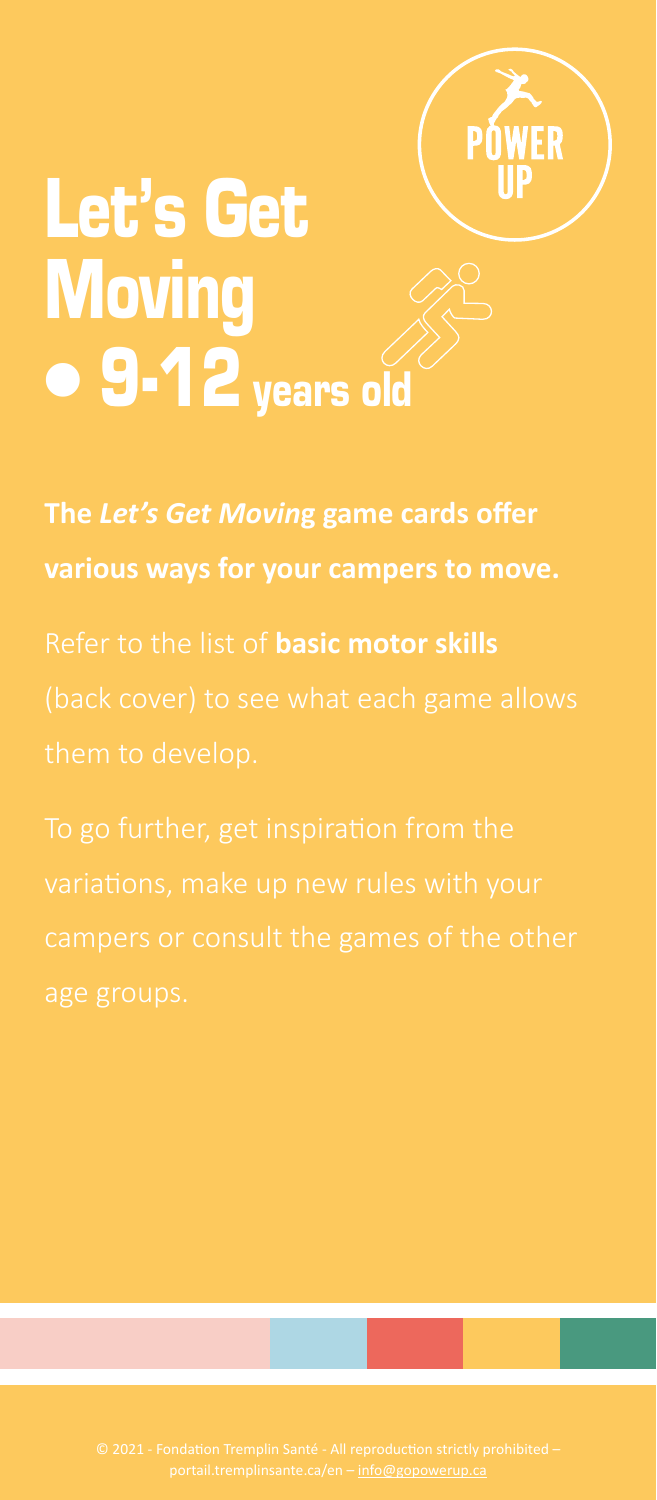| l<br>١                             |
|------------------------------------|
|                                    |
| $\overline{a}$<br>ś<br>ï<br>í<br>í |
|                                    |
| I<br>١                             |
| Ï                                  |
|                                    |
|                                    |
| í                                  |
| i<br>I                             |
| í<br>ś<br>I                        |
| ī<br>ׇ֓֕                           |
| ļ                                  |
| ï                                  |
| ł                                  |
| ï<br>I                             |
|                                    |
| ć<br>É                             |
|                                    |
| ç                                  |
| Ï                                  |
| ۱<br>ś                             |
|                                    |
|                                    |
| ï<br>Ļ                             |
| ï                                  |
| i                                  |
| I<br>Ì                             |
| ļ<br>ï<br>ī<br>i<br>$\overline{a}$ |
| ׅ֚֚֚֚֚֚֚֚֚֚֚֬֡֡֡֡֡֡֡֡֡֝            |
| ā<br>I                             |
| j<br>ł                             |
| j<br>ׇ֚֬֡<br>S<br>l<br>į           |
|                                    |
| t                                  |
| í                                  |
| ï                                  |
| i<br>ï<br>l                        |
| l                                  |
| I                                  |
|                                    |
| ï<br>j                             |
| í<br>ï<br>l                        |
| i                                  |
| ł<br>ļ<br>ł<br>j<br>ı              |

| Basic Motor Skills |                |               |                 |   |                |          |          | Game number     |          |          |                          |          |          |          |                                              |
|--------------------|----------------|---------------|-----------------|---|----------------|----------|----------|-----------------|----------|----------|--------------------------|----------|----------|----------|----------------------------------------------|
|                    | $\frac{1}{20}$ | $\frac{1}{3}$ | $\overline{32}$ | m | $\frac{34}{5}$ | .<br>თ   | 36       | $\overline{37}$ | 38       |          | $39$ 40* 41* 42* 43* 44* |          |          |          |                                              |
| Run                | ×              | ×             | ×               | × | ×              | ×        |          |                 | $\times$ |          |                          |          |          | ×        | ×                                            |
| Jump               | ×              | ×             |                 | × | ×              | ×        | $\times$ | ×               | ×        |          |                          |          | ×        |          |                                              |
| Gallop             | $\times$       |               |                 |   |                | $\times$ |          | $\times$        | $\times$ |          |                          |          |          |          |                                              |
| Skip               | ×              |               |                 |   |                | ×        | $\times$ | ×               | $\times$ | ×        | ×                        | ×        |          |          |                                              |
| Crawl              |                |               |                 |   | ×              |          |          |                 |          | $\times$ |                          |          |          |          |                                              |
| Side skip          | $\times$       | ×             |                 |   |                | ×        | $\times$ | $\times$        | $\times$ |          | $\times$                 | $\times$ |          | ×        |                                              |
| Rolling            |                | ×             |                 |   | ×              |          |          |                 |          |          |                          |          |          |          |                                              |
| Static balance     |                | $\times$      | $\times$        |   | $\times$       | $\times$ |          |                 |          | ×        | $\times$                 |          |          |          |                                              |
| Dynamic balance    |                | ×             | $\times$        | × | ×              | ×        | ×        |                 | $\times$ |          |                          |          |          |          |                                              |
| Dodge              | $\times$       | ×             | $\times$        | × | ×              | $\times$ |          | $\times$        |          |          |                          |          | ×        |          | Psst! Do you notice that your<br>$\times$    |
| Catch              |                |               |                 | × |                | $\times$ | $\times$ |                 | $\times$ |          |                          |          | ×        | ×        | campers are more confident in                |
| Strike             |                |               | $\times$        |   |                |          |          |                 |          |          |                          |          |          | $\times$ | themselves and motivated as they             |
| Throw              |                |               | $\times$        | × | ×              | ×        | $\times$ |                 | $\times$ |          | $\times$                 |          | ×        |          | play? Explore the FUNdamentals               |
| Kick               |                |               | $\times$        |   |                |          |          |                 | $\times$ |          |                          |          |          |          | to get moving! tool on the Power<br>$\times$ |
| Dribble with hands |                |               |                 |   |                |          |          |                 |          |          |                          |          | $\times$ |          | Up portal<br>$\times$                        |
| Dribble with feet  |                |               | ×               |   |                |          |          |                 | $\times$ |          |                          |          |          |          | * For small groups                           |
|                    |                |               |                 |   |                |          |          |                 |          |          |                          |          |          |          |                                              |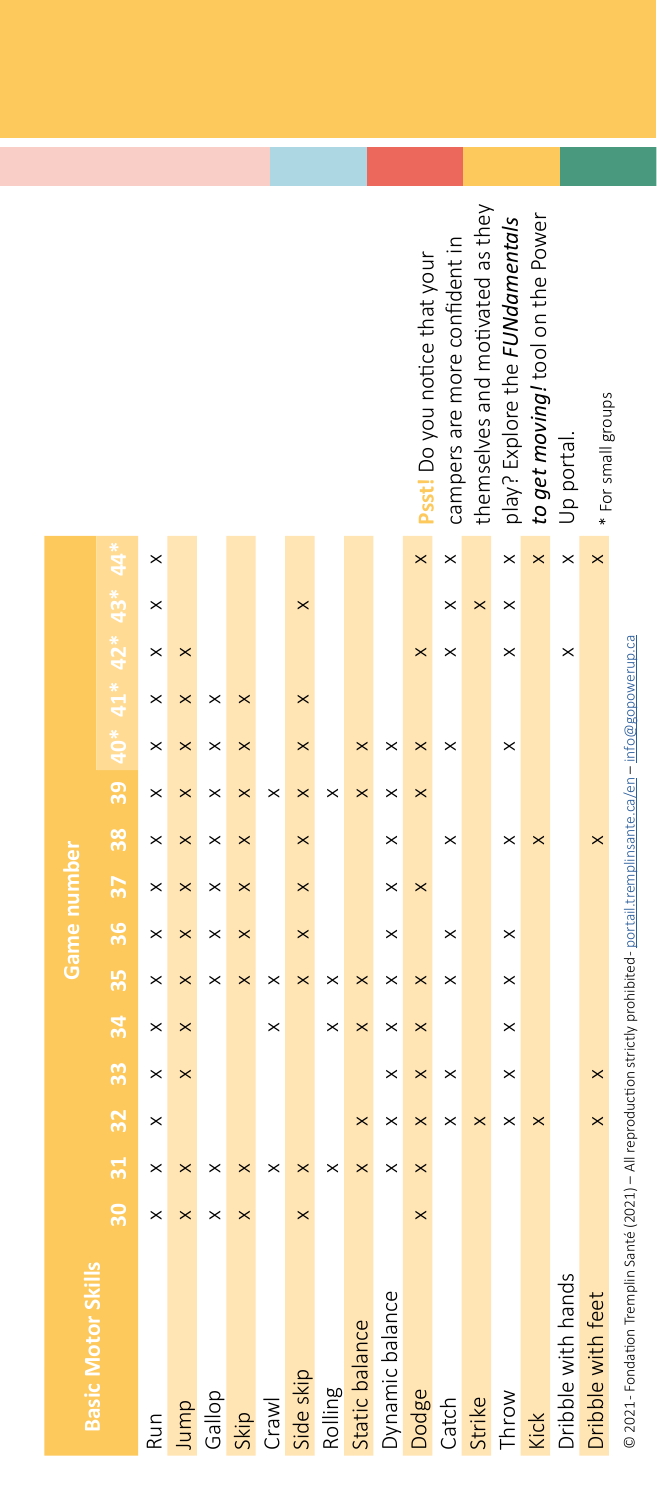

# 9-12 years old and Over

# Treasure Trove

| PARTICIPANTS: | <b>10 TO 40</b>                        |
|---------------|----------------------------------------|
| time:         | <b>10 TO 20 MINUTES</b>                |
| VENUE:        | <b>INDOORS, OUTDOORS</b>               |
| INTENSITY:    | <b>MODERATE TO HIGH</b>                |
| EOUIPMENT:    | <b>FORTY BEANBAGS</b>                  |
|               | TWO HOOPS                              |
|               | <b>TWO BENCHES</b>                     |
|               | ONE PINNIE/VEST PER PLAYER (TWO TEAMS, |
|               | <b>TWO DIFFERENT COLOURS)</b>          |

### Goal

Protect your team's loot and steal the other team's loot without getting tagged.

- 1. Divide the group into two teams (each player wears a pinnie), and place one team on each side of the playing area.
- 2. Each team has a hoop on their side containing 20 beanbags (their treasure). Delimit protection zones where the thieves from the opposing team can take refuge. Place a bench on the side of the field for the prison.
- 3. At the signal, all the players must try to cross the playing area, steal the other team's treasure, and bring it back to their own hoop, all without getting tagged. Thieves can only steal one beanbag at a time.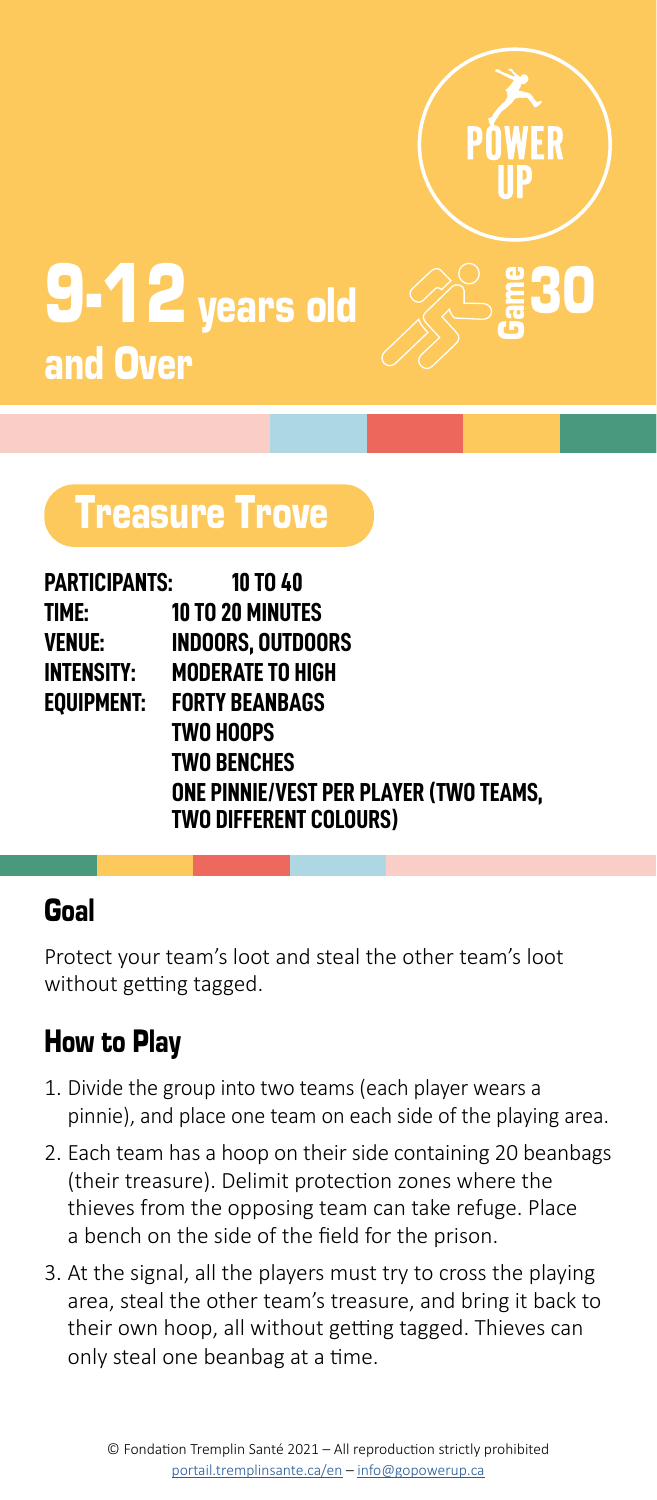- 4. Players must attempt to steal the other team's loot while protecting their own loot. They can only be tagged when they are on the opposing team's side of the playing area.
- 5. When a player gets tagged on the other team's side, they must go straight to prison (the bench) and stay there for 30 seconds (the counselor supervises prison time). The prison cannot contain more than four players at a time. When a fifth player goes to prison, the first player to be imprisoned gets out and rejoins the game.
- 6. The team that steals all the opposing team's treasure first is the winner.

- Vary the size of the protected zone.
- Vary the size of the treasure zone (large mat, small box, etc.).
- Vary the loot (theme-based objects, very small objects, big objects).
- Vary the way objects can be stolen (carry the treasure with a particular body part, wear a ring around the wrist, steal a ball by making passes to teammates or by dribbling).
- Designate attackers and defenders within each team.
- Introduce a time limit. The team that has the most bags is the winner.

### Skills Developed

Running, Dodging, Jumping, Galloping, Skipping, Side skipping

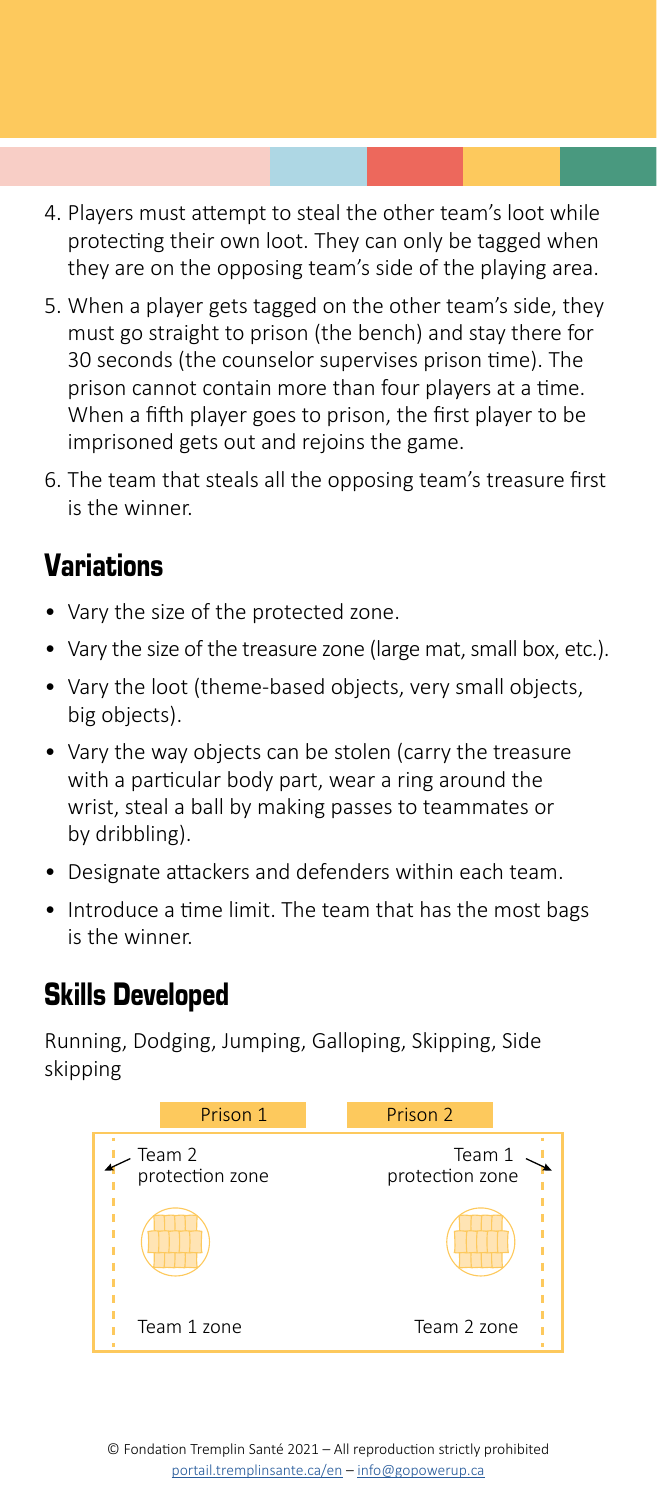

# $9-12$  years old 6 years old +

# Smurf Soup

| <b>PARTICIPANTS:</b> | 8 TO 20                   |
|----------------------|---------------------------|
| TIME:                | <b>20 MINUTES OR MORE</b> |
| <b>VENUE:</b>        | INDOORS. OUTDOORS         |
| <b>INTENSITY:</b>    | <b>MODERATE TO HIGH</b>   |
| <b>EOUIPMENT:</b>    | <b>SIXTEEN CONES</b>      |
|                      | <b>ONE LARGE MAT</b>      |
|                      | <b>TWO PINNIES/VESTS</b>  |

#### Goal

The Smurfs must avoid getting tagged by Gargamel and Azrael, who want to make soup out of them.

- 1. Name two campers to play the roles of Gargamel and his cat Azrael (they each wear a pinnie). All the other campers are Smurfs.
- 2. Use the cones to mark four zones, one in each corner of the playing area. These are the Smurf homes where the Smurfs can seek shelter at any time.
- 3. Place a mat at the centre of the playing area to represent the soup pot.
- 4. When a Smurf is tagged by Gargamel or Azrael, they must go to the soup pot (the mat in the middle of the playing area). Once in the soup pot, the Smurfs must take up an active challenge of the game leader's choice (jumping jacks, frog leaps, etc.).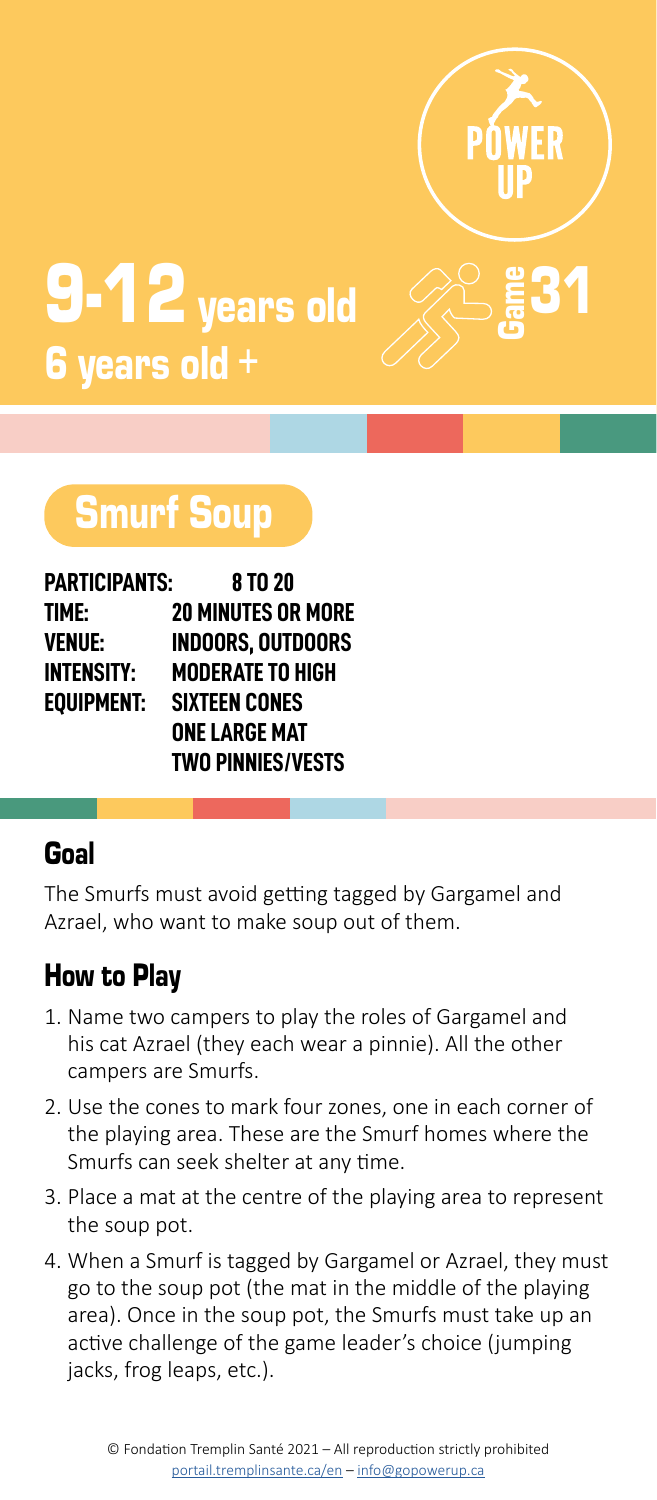- 5. Teammates can save their fellow Smurfs from the pot by grabbing them by the hand and running back to a Smurf home with them without getting tagged. If they are tagged in the process, both Smurfs go straight back to the soup pot.
- 6. The game ends when all the Smurfs are in the soup pot, or when the time runs out. Play again with different campers in other roles.
- $\rightarrow$  Gargamel and Azrael must tag the Smurfs gently (no shoving).

- Set a limit on how long players can stay in the Smurf homes.
- Vary the number of homes.
- Vary the size of the playing area.
- Form four teams of Smurfs and assign one team to each home. The Smurfs can save only their own teammates from the soup pot. The game ends when all the Smurfs from one home are in the soup pot.

### Skills Developed

Running, Dodging, Jumping, Galloping, Skipping, Crawling, Side skipping, Rolling, Static and dynamic balance

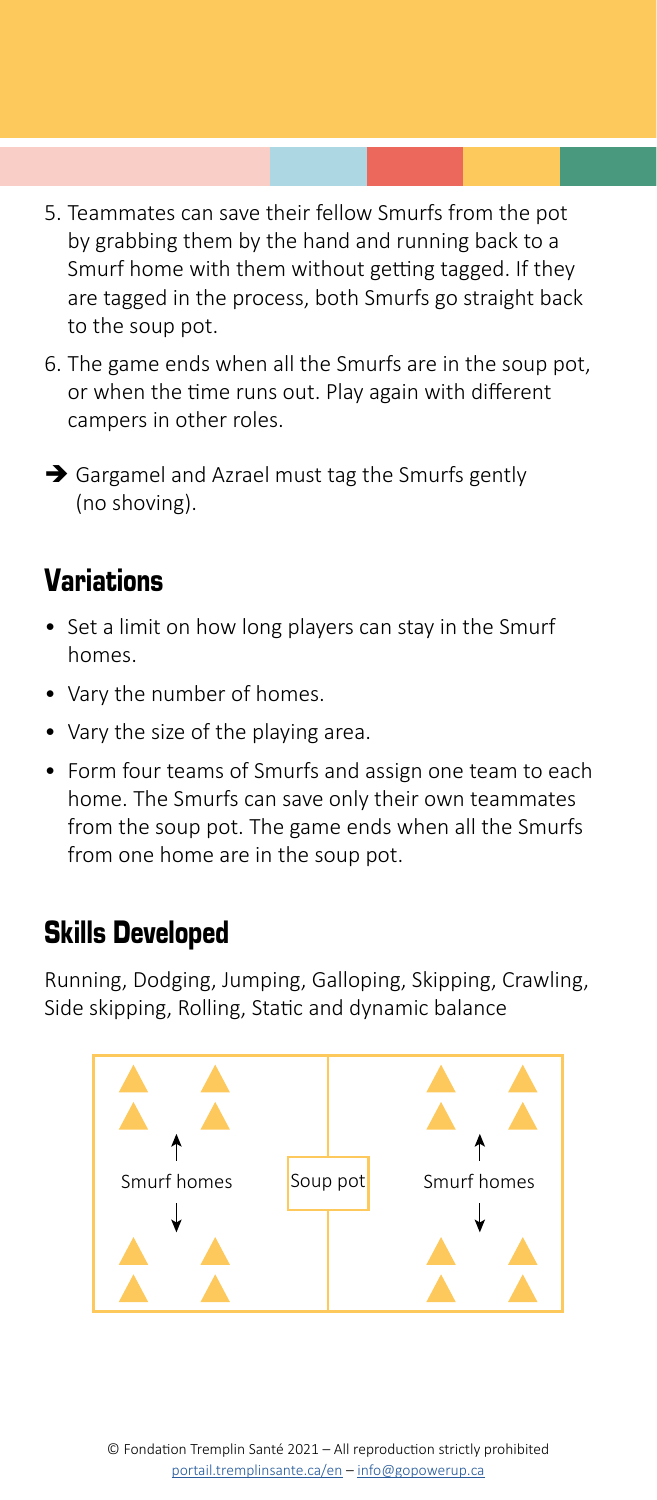

# $9.12$  years old  $\sim$   $8.32$ and Over

# **Dodgeball**

| PARTICIPANTS:     | <b>12 TO 30</b>           |
|-------------------|---------------------------|
| TIME:             | <b>20 MINUTES OR MORE</b> |
| VENUE:            | <b>INDOORS, OUTDOORS</b>  |
| <b>INTENSITY:</b> | <b>MODERATE TO HIGH</b>   |
| EQUIPMENT:        | <b>SOFT FOAM BALLS</b>    |

### Goal

Players must try to hit their opponents with a ball while avoiding being hit themselves.

- 1. Have several balls in play at once. Remind the campers to keep their feet still if they have a ball in their hands.
- 2. At the signal, the campers must try to hit the other players with a ball without them catching it. When a player is hit, they must immediately stop moving and stand on one foot. If the ball is caught, the thrower must stand on one foot.
- 3. That player can put their foot down when they hit a standing player with a ball without them catching it.
- 4. The game ends when there is only one player left standing or when the time runs out.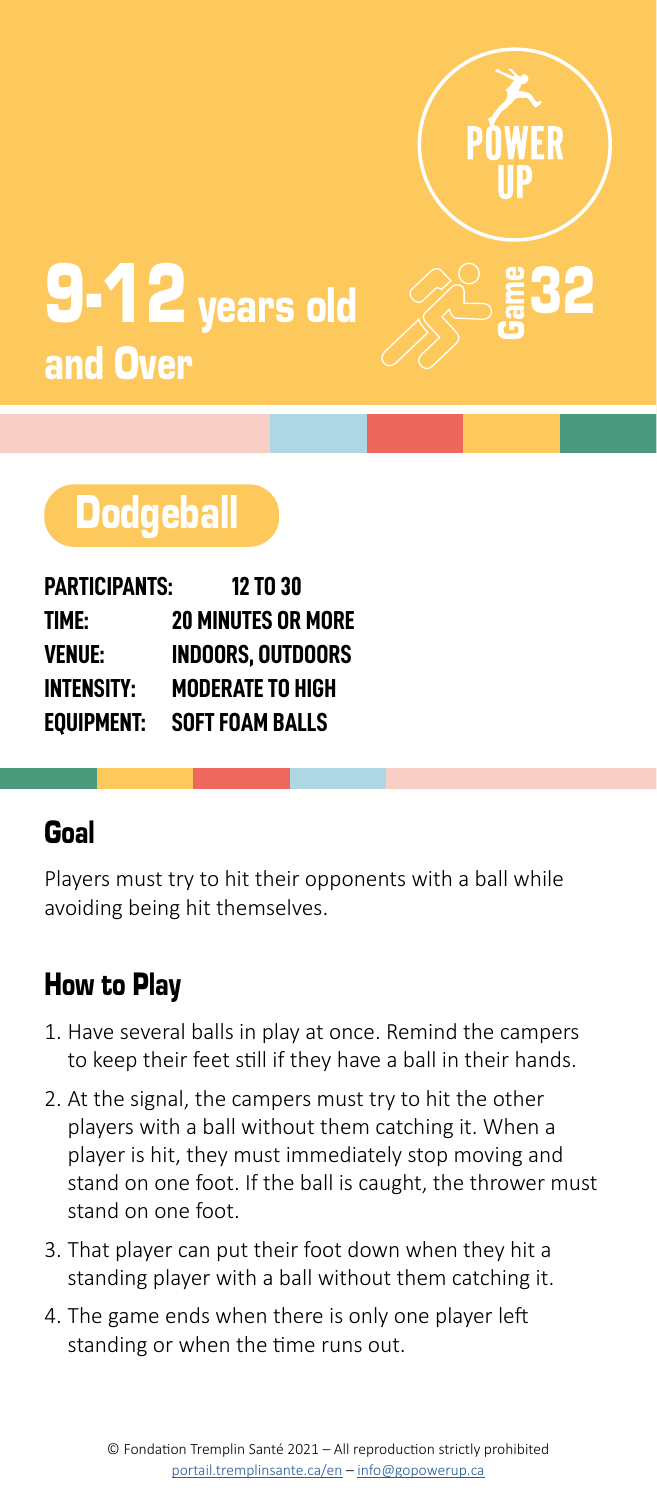$\rightarrow$  Use soft foam balls and aim only below the shoulders.

 $\rightarrow$  The campers must watch where they're going to avoid collisions. where they're going to avoid collisions.

## Variations

- Form two teams. To get freed, players who have been hit can form a chain, recover the ball, and make a pass. If a player in the chain hits a player on the opposing team, the whole chain is freed.
- Add a goal in which the campers can roll their balls to free themselves.
- Vary the number of balls.
- To make the game more challenging, repeat the game, using only the feet.
- Play with balls and sticks

#### Skills Developed

Running, Dodging, Throwing, Catching, Static and dynamic balance, Striking, Kicking, Dribbling with feet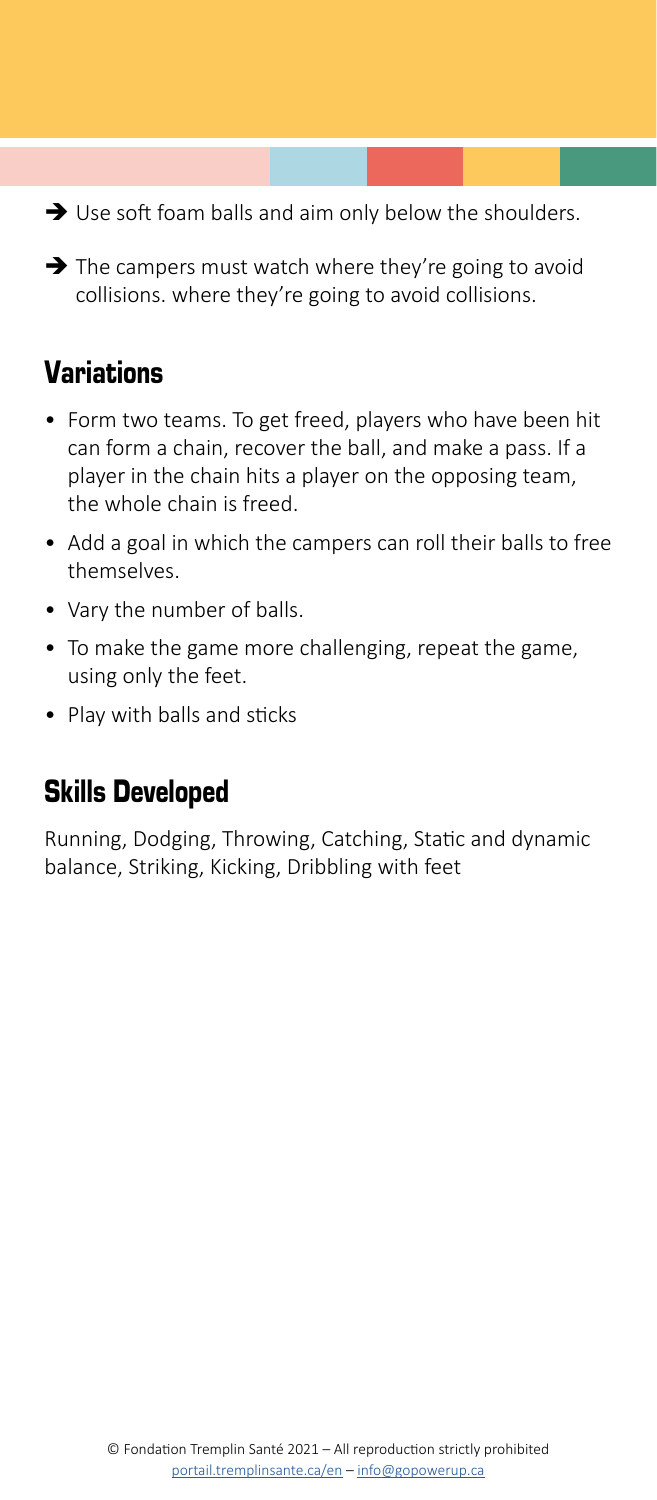

# $9.12$  years old  $\sim$   $833$ and Over

# Snake Hunt

| PARTICIPANTS:     | 10 TO 25                  |
|-------------------|---------------------------|
| TIME:             | <b>20 MINUTES OR MORE</b> |
| VENUE:            | <b>INDOORS. OUTDOORS</b>  |
| <b>INTENSITY:</b> | <b>MODERATE TO HIGH</b>   |
| EOUIPMENT:        | <b>SOFT FOAM BALLS</b>    |

### Goal

The snake's head must protect its tail for as long as possible.

- 1. Four players form a line, holding the waist of the player in front of them (the snake). The first player in line is the head, and the last player is the tail. The rest of the group (the snake hunters) form a large circle around the snake.
- 2. The snake hunters must try to hit the snake's tail by throwing balls at it.
- 3. The snake's head tries to protect its tail by controlling the snake's position. The snake's head is the only player who can catch the ball with their hands or feet to prevent the hunters from hitting its tail with the ball.
- 4. When a hunter hits the tail, they take the place of the snake's head, the other parts of the snake move back one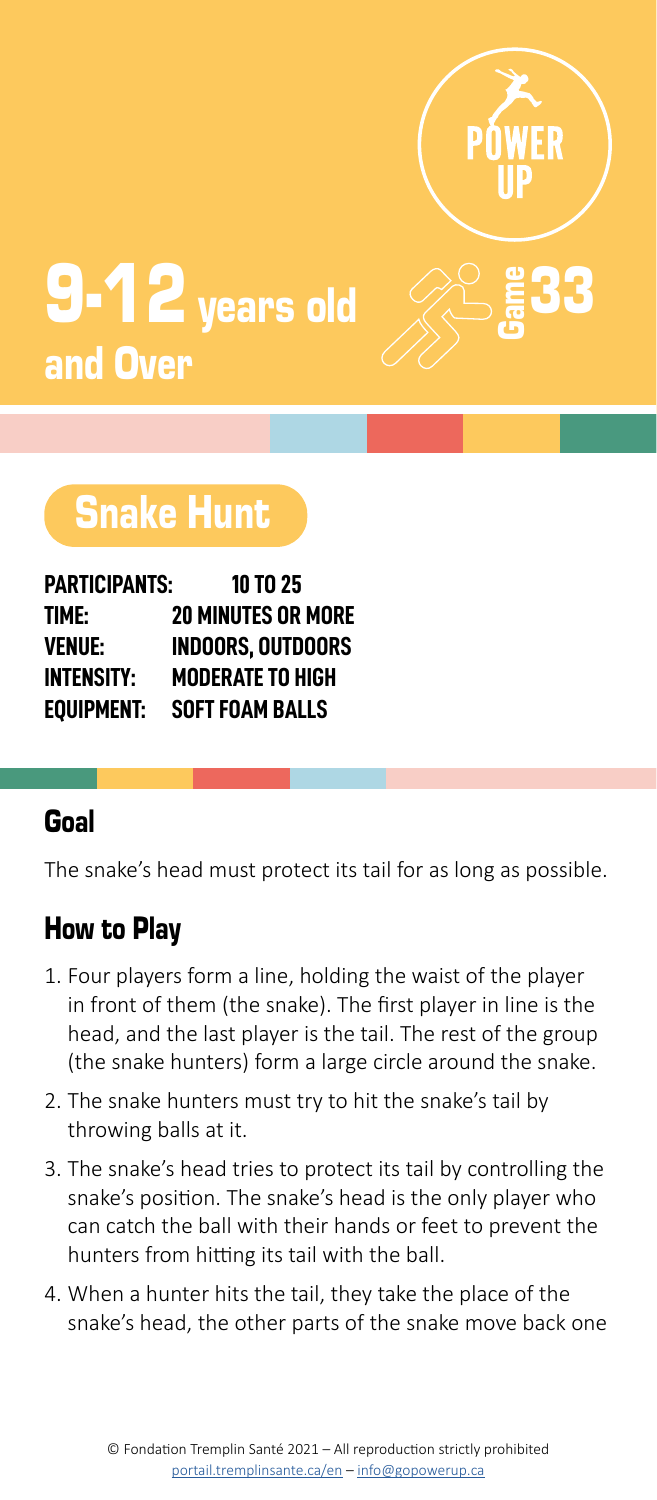spot, and the player who was the tail joins the circle of hunters.

- 5. Vary the players in the snake after about 10 minutes to allow more campers to be active.
- $\rightarrow$  Players should aim below the waist.
- $\rightarrow$  Use soft foam balls.

# Variations

- Add an active challenge (e.g., jumping jacks) when a hunter doesn't have a ball.
- Vary the number of balls in play.
- Vary the number of snakes in the centre of the circle.
- Vary the number of campers forming the snake.
- Vary the size of the hunter's circle.
- Vary the types of throws allowed (left-handed throws, rolled balls, backward throws between the legs, etc.)
- Divide the players into two or three groups and play the game in smaller groups to allow the campers more opportunities to throw the ball.
- Mommy and baby duck game: the players form a circle around a mommy and baby duck. The players in the circle try to hit the baby duck with the ball while the mommy duck tries to protect her baby by catching the ball. If the ball hits the baby duck, two new players are chosen to be the mommy and baby ducks.

### Skills Developed

Running, Dodging, Throwing, Dynamic balance, Jumping, Catching, Dribbling with feet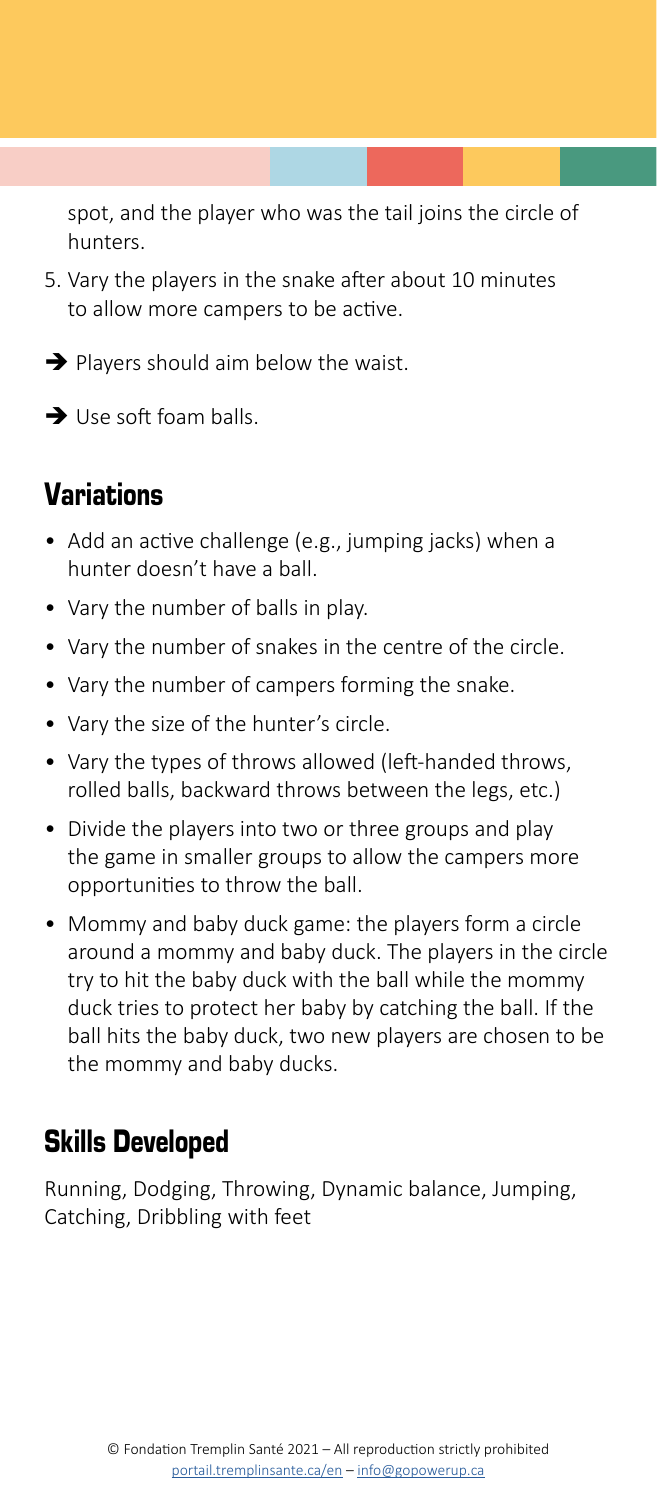

# **9-12** years old and Over

# **Minefield**

| PARTICIPANTS: | <b>15 TO 25</b>                               |
|---------------|-----------------------------------------------|
| TIME:         | <b>20 MINUTES OR MORE</b>                     |
| VENUE:        | INDOORS. OUTDOORS                             |
| INTENSITY:    | <b>MODERATE TO HIGH</b>                       |
| EOUIPMENT:    | <b>SOFT FOAM BALLS</b>                        |
|               | <b>FOUR CONES (OR LINES ON THE GYM FLOOR)</b> |

### Goal

Cross the minefield without getting hit by a ball.

- 1. Mark out a large rectangular area with a zone at each end (finish area and start area).
- 2. Select three sharpshooters randomly. The sharpshooters each take a ball and position themselves in a strategic location **outside** the playing area.
- 3. At the counselor's signal, all the soldiers must try and cross to the other side without getting hit by the sharpshooters' balls.
- 4. Each sharpshooter is allowed one shot (by throwing a ball). If they hit a target, that player becomes a sharpshooter. If a soldier catches the ball, the sharpshooter must complete an active challenge chosen by the counselor (jumping jacks, three frog leaps, etc.).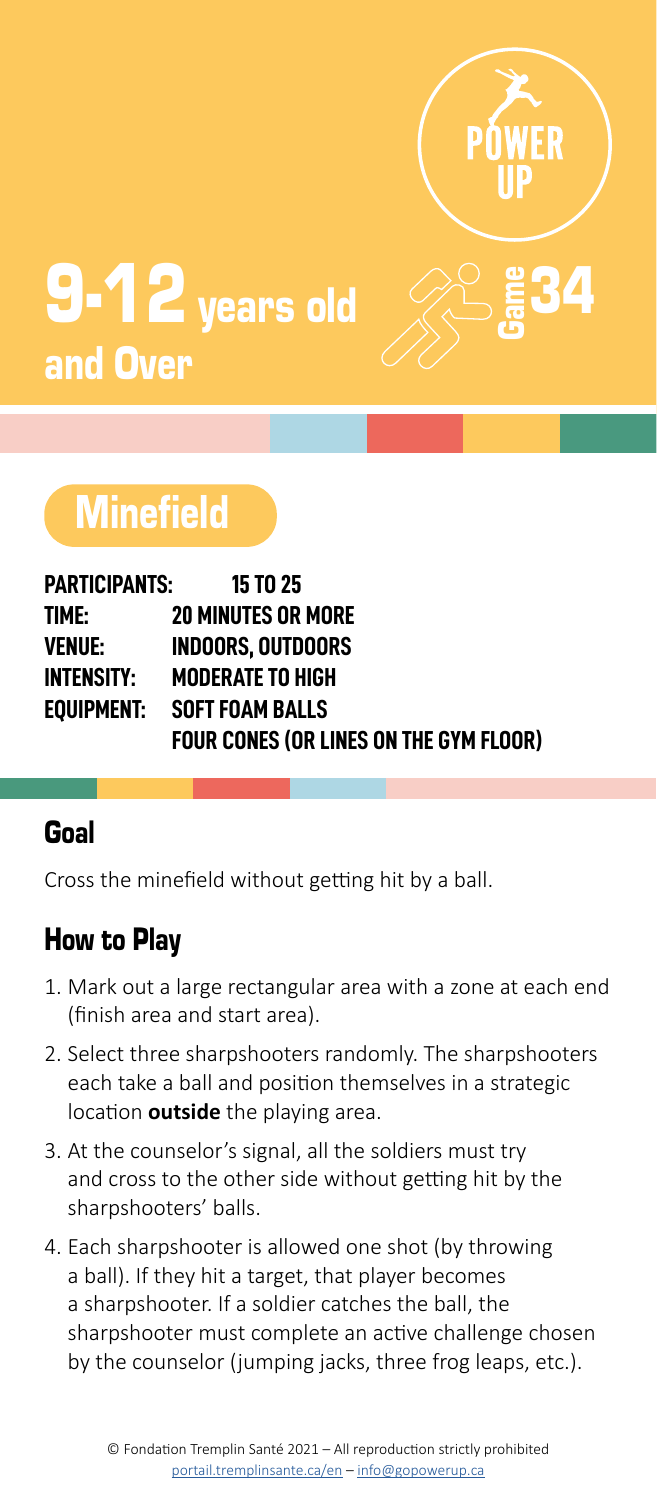5. The more sharpshooters, the tougher it is to cross. The soldiers must await the counselor's signal before crossing the minefield.

 $\rightarrow$  Sharpshooters must aim below the other players' shoulders. shoulders.

## Variations

- Add obstacles that soldiers must get over or around as they cross the minefield (crossing without knocking over the bowling pins, stepping over a bench when crossing, etc.)
- Vary the number of sharpshooters.
- Vary the type of throws (underhand throws, rolled balls, two-hand throws, etc.)
- Vary the movement types from one area to another (brisk walking, skipping, frog leaps, crawling etc.)
- Balls that are recovered by the sharpshooters during a crossing may be thrown again.

### Skills Developed

Running, Dodging, Throwing, Static and dynamic balance, Crawling, Jumping, Rolling

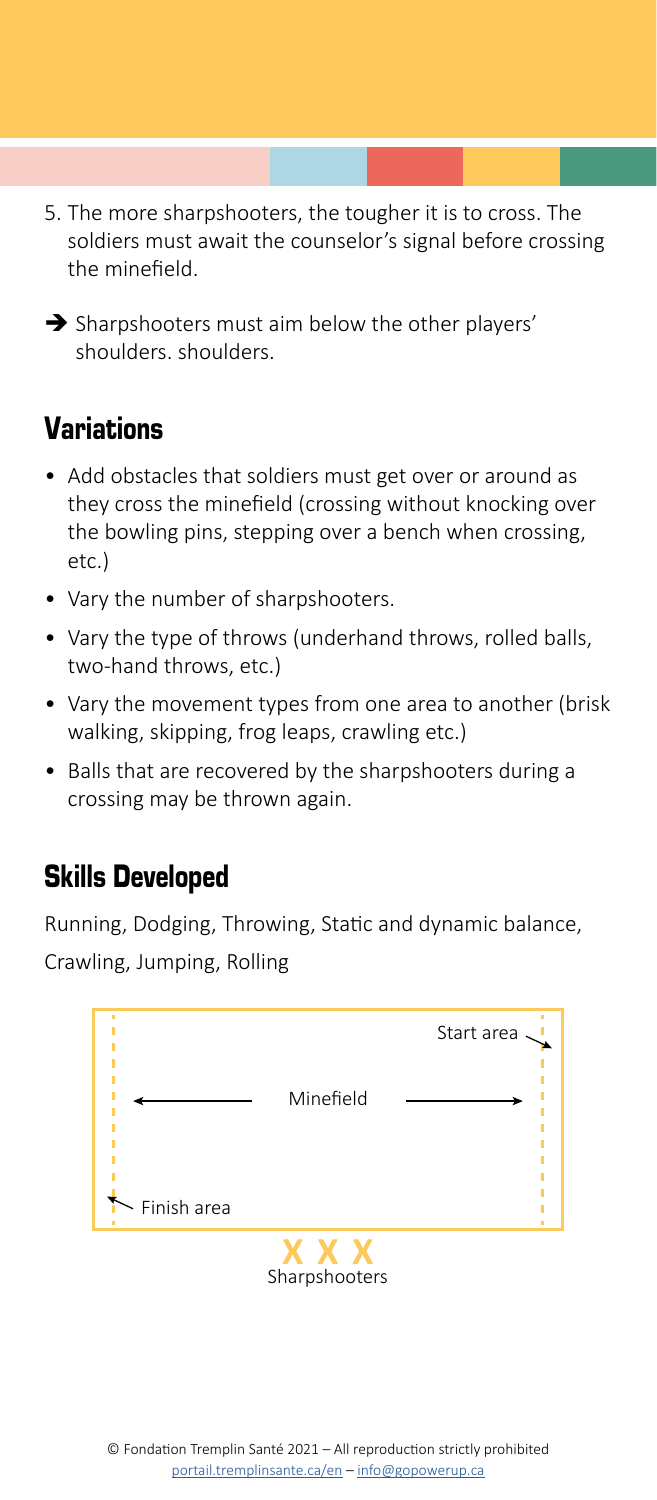

# $9.12$  years old  $\sim$   $85$ and Over

# **Keyball**

| PARTICIPANTS: | 8 TO 20                         |
|---------------|---------------------------------|
| TIME:         | <b>20 MINUTES OR MORE</b>       |
| VENUE:        | <b>INDOORS. OUTDOORS</b>        |
| INTENSITY:    | <b>MODERATE TO HIGH</b>         |
| EOUIPMENT:    | <b>TWO GOALS</b>                |
|               | THREE SOFT FOAM BALLS (OR MORE) |

#### Goal

Keep as many of your team's players as possible on the playing area.

- 1. Divide the group into two teams. Place one team on either side of the central line of the playing area. Players must stay on their side of the playing area for the entire game.
- 2. At the signal, the players throw the soft foam balls and try to hit the players on the other team (at least three balls in play).
- 3. If a player on the other team is hit or drops the ball on the ground, they become a prisoner and must keep active on the sidelines (frog leaps, jumping jacks, etc.). If a player is hit in the face, the thrower becomes a prisoner.
- 4. Every time a player scores a goal on the other team, one of their own prisoners is released and rejoins the game.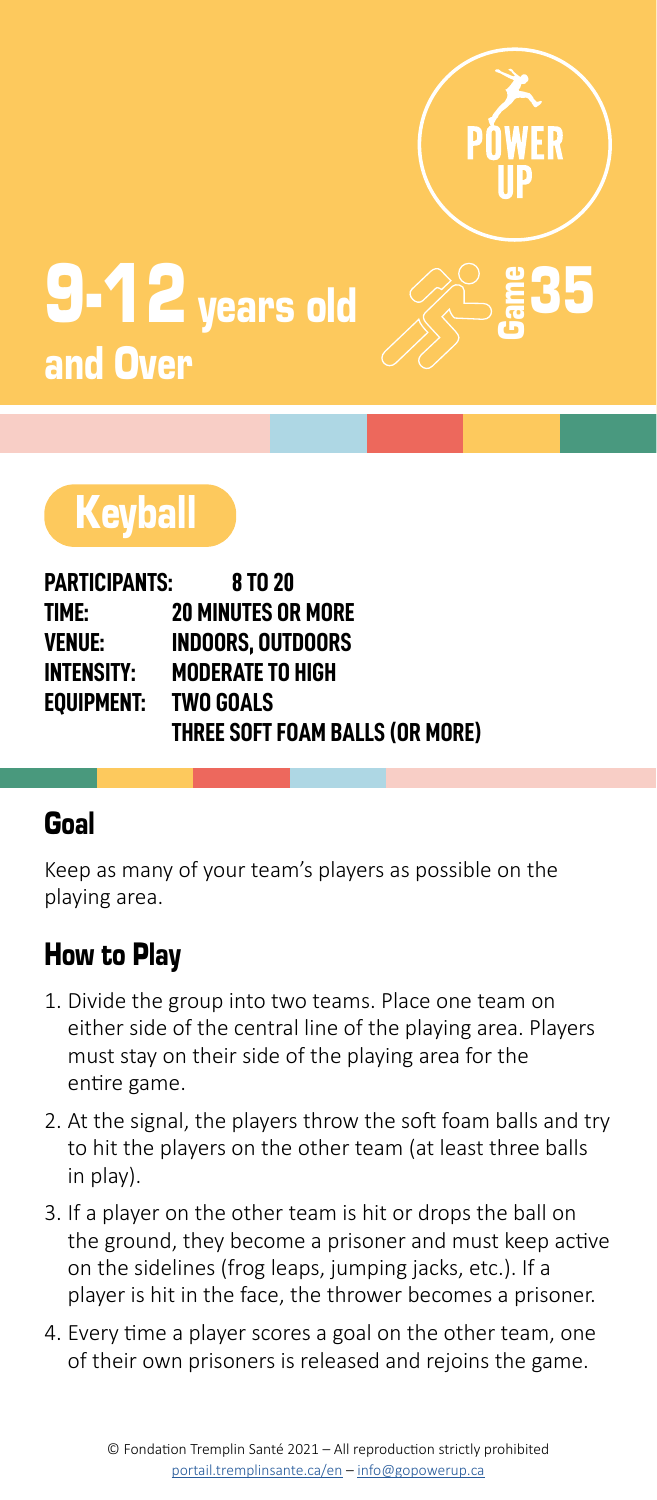- 5. The game ends when the time runs out. Keep games short to avoid having campers stay for long periods on the prisoner's bench.
- $\rightarrow$  Aim to hit the other players below the shoulders only.

- Add bowling pins or other objects the players must knock over. Players can score points by throwing the balls and knocking over the other team's objects. The team with the most points at the end of the game wins.
- Vary the movement types in the playing area (e.g., moving only by side stepping).
- Vary the type of throws (rolled balls, with both hands, etc.)
- Doing the same game but allowing only near-ground movement (rolling, crawling) for an additional challenge.
- Vary the number of balls in play.
- Vary the size of the playing area.

#### Skills Developed

Running, Dodging, Throwing, Crawling, Catching, Jumping, Rolling, Galloping, Side skipping, Static and dynamic balance, Skipping

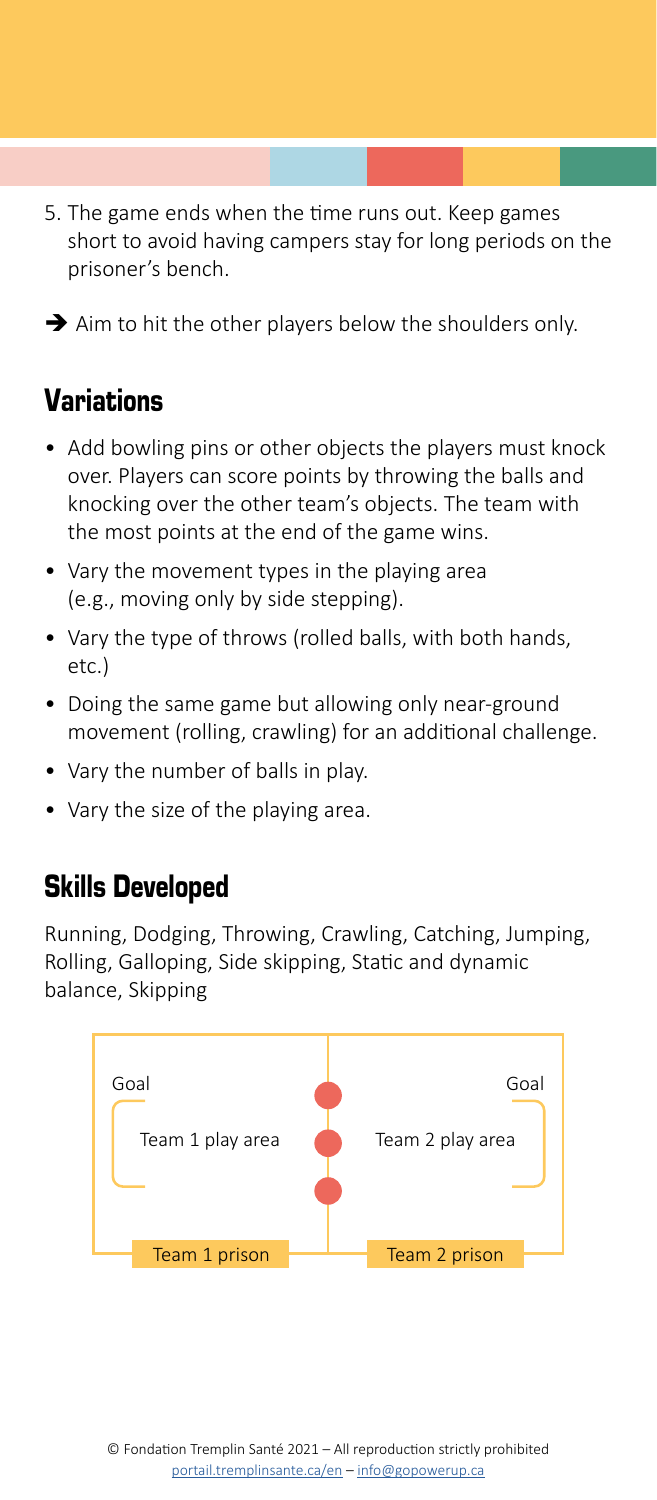

36

# 9-12 years old and Over

# Free Me Tag

| <b>PARTICIPANTS:</b> | <b>15 TO 25</b>            |
|----------------------|----------------------------|
| TIME:                | 10 TO 20 MINUTES           |
| VENUE:               | INDOORS. OUTDOORS          |
| <b>INTENSITY:</b>    | <b>MODERATE TO HIGH</b>    |
| EQUIPMENT:           | <b>FOUR CONES</b>          |
|                      | <b>TWO BALLS (OR MORE)</b> |
|                      | <b>SIX RINGS</b>           |
|                      | <b>FOUR HOOPS</b>          |

### Goal

Transform the other players into dancers.

- 1. Mark out a large playing area using four cones. Place one hoop in each corner of the field.
- 2. Get the campers to spread out across the playing area. Two or more balls should be in play.
- 3. The players who take possession of the ball must go and stand inside one of the hoops to throw the ball to another player. If that player catches the ball, they go and stand in the hoop to throw the ball.
- 4. If the player drops the ball, they are turned into a dancer. Players who are transformed into dancers must stay where they are and dance to show the other players they are waiting to be freed. Dancers must catch a ball to be freed.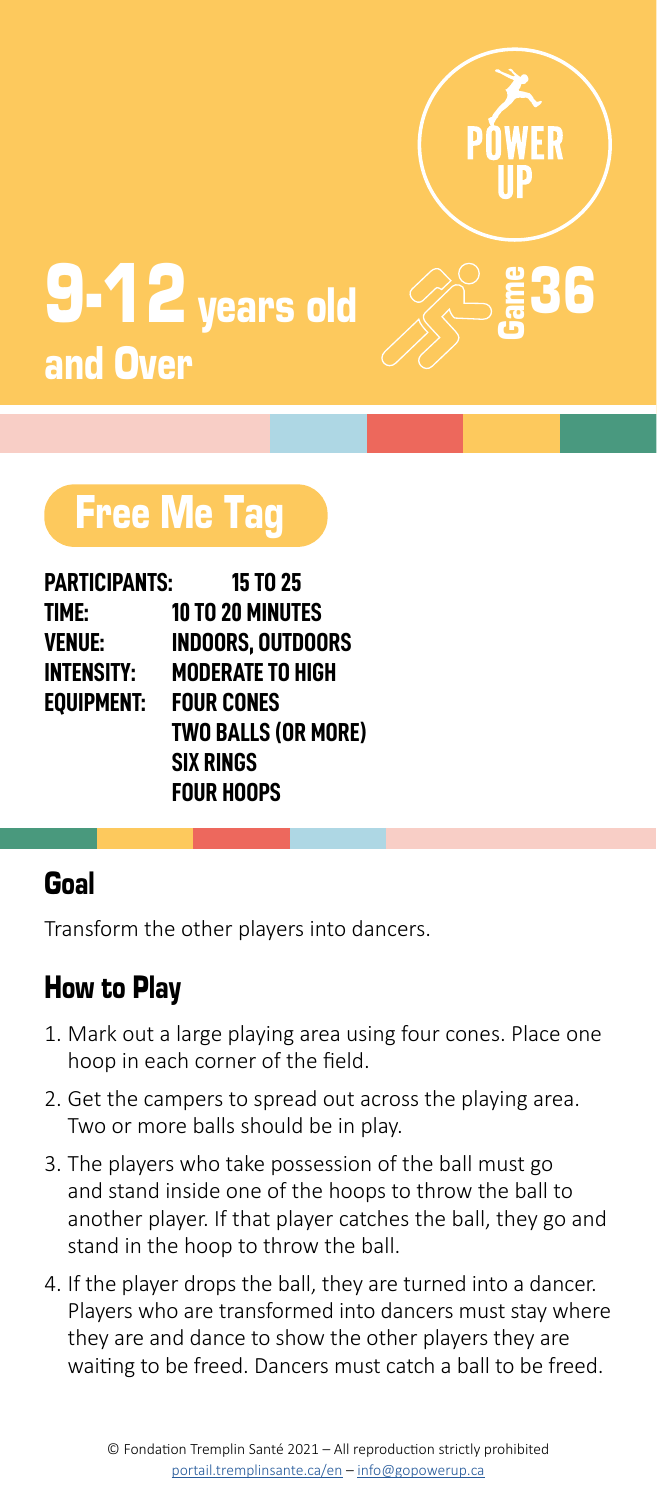- 5. Players cannot stay more than three seconds in a hoop before throwing the ball.
- 6. Once the campers get the hang of the game, place six rings in the playing area. When a player is turned into a dancer, the other players can free them by placing a ring on their arm.
- $\rightarrow$  Aim to hit the other players below the shoulders only.

- Form teams. Each team tries to keep the greatest number of players in play by freeing only their own players and by turning only their opponents into dancers.
- Vary the size of the playing area. Play the game in a large outdoor area to increase the area the players must cover.
- Vary the movement or thrown options.
- If a player is shy and doesn't want to dance, propose that they hop from one foot to the other.

### Skills Developed

Jumping, Running, Throwing, Catching, Galloping, Skipping, Side skipping, Dynamic balance

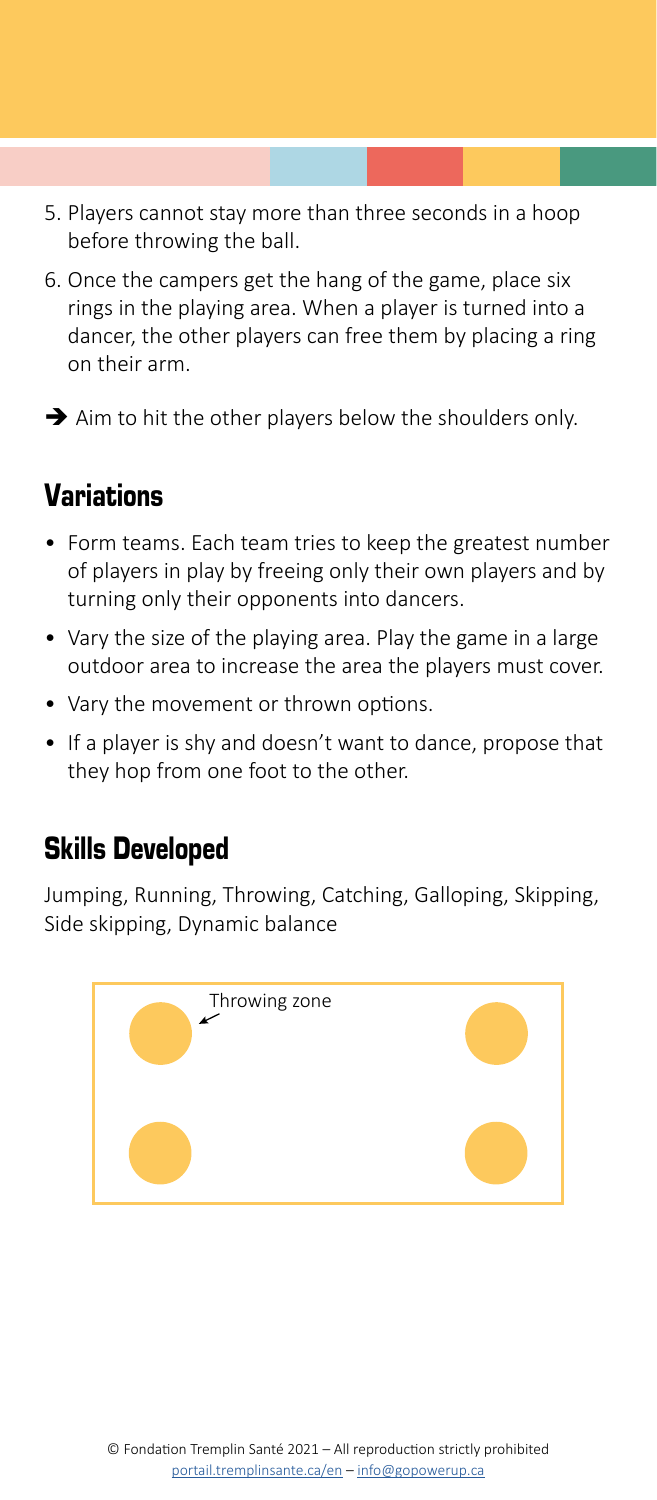

# $9.12$  years old  $\sqrt{25}$   $\sqrt{37}$ and Over

# Hens, Foxes, Snakes

| PARTICIPANTS: | <b>12 TO 35</b>                                     |
|---------------|-----------------------------------------------------|
| TIME:         | <b>20 MINUTES OR MORE</b>                           |
| VENUE:        | <b>INDOORS, OUTDOORS</b>                            |
| INTENSITY:    | <b>MODERATE TO HIGH</b>                             |
|               | EQUIPMENT: ONE PINNIE/VEST PER PLAYER (THREE TEAMS) |
|               | THREE LARGE MATS                                    |

#### Goal

Each team must tag players on the other teams without getting tagged themselves.

- 1. Form three teams (hens, foxes, and snakes).
- 2. Each team stands on a large mat (shelter). The shelters are spread out around the playing area.
- 3. At the signal, the players leave their shelter to go and tag players from another team. The hens hunt (tag) the snakes, the foxes hunt the hens, and the snakes hunt the foxes.
- 4. When the players are in their shelter, they are safe and cannot be tagged by their predators. Players who are tagged must go to the shelter of the player who tagged them.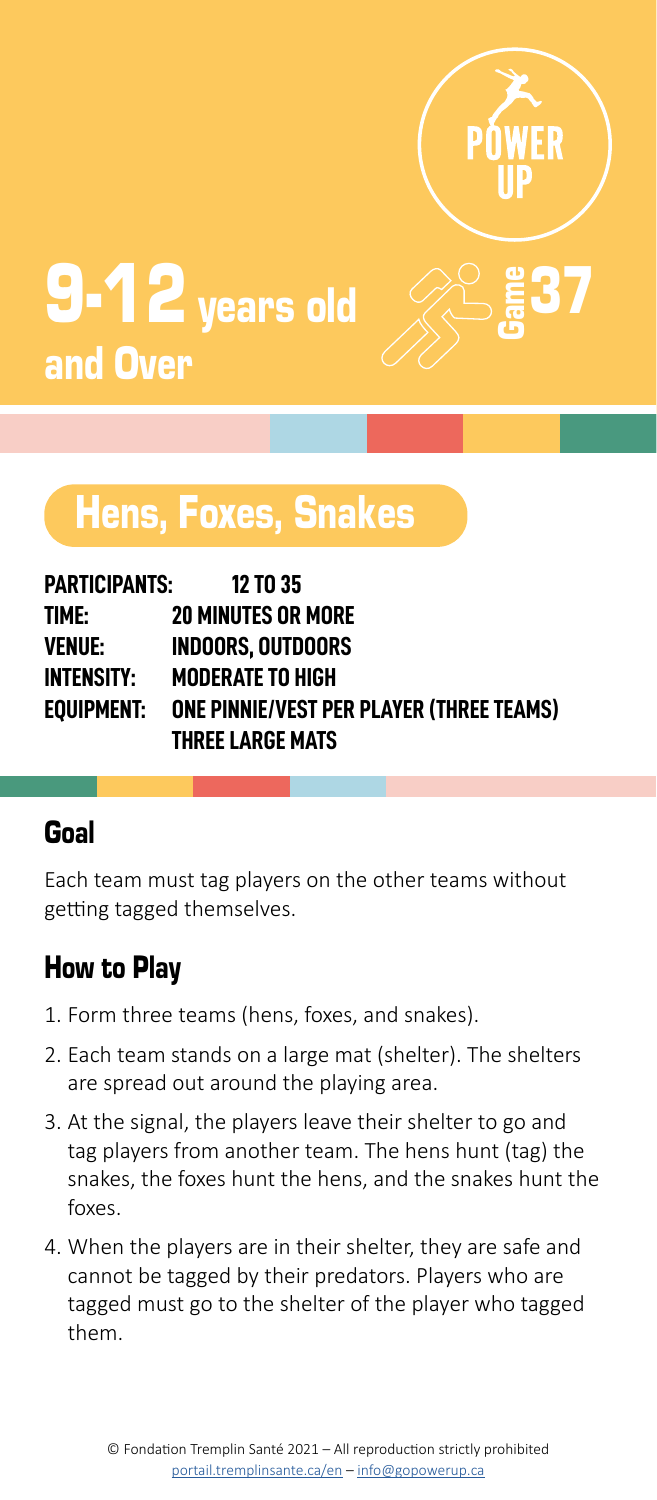- 5. They must do jumping jacks and reach out their hand so a teammate can come and free them by touching their hand.
- 6. When several players on the same team are waiting to be freed, they can hold hands to form a chain and be freed all at the same time. The player at the end of the chain must touch the mat with one foot while the player at the other end reaches out their hand so a teammate can free the whole chain. The game ends when all the players on one team are on the mat of the team hunting them.

- Vary the size of the playing area.
- Vary the movement options (skipping, jumping with both feet, etc.)
- Players can stay no more than 15 seconds at a time in their shelter.
- Determine which players on each team will be hunters and which will free their captured teammates.

### Skills Developed

Running, Dodging, Jumping, Galloping, Skipping, Side skipping, Dynamic balance

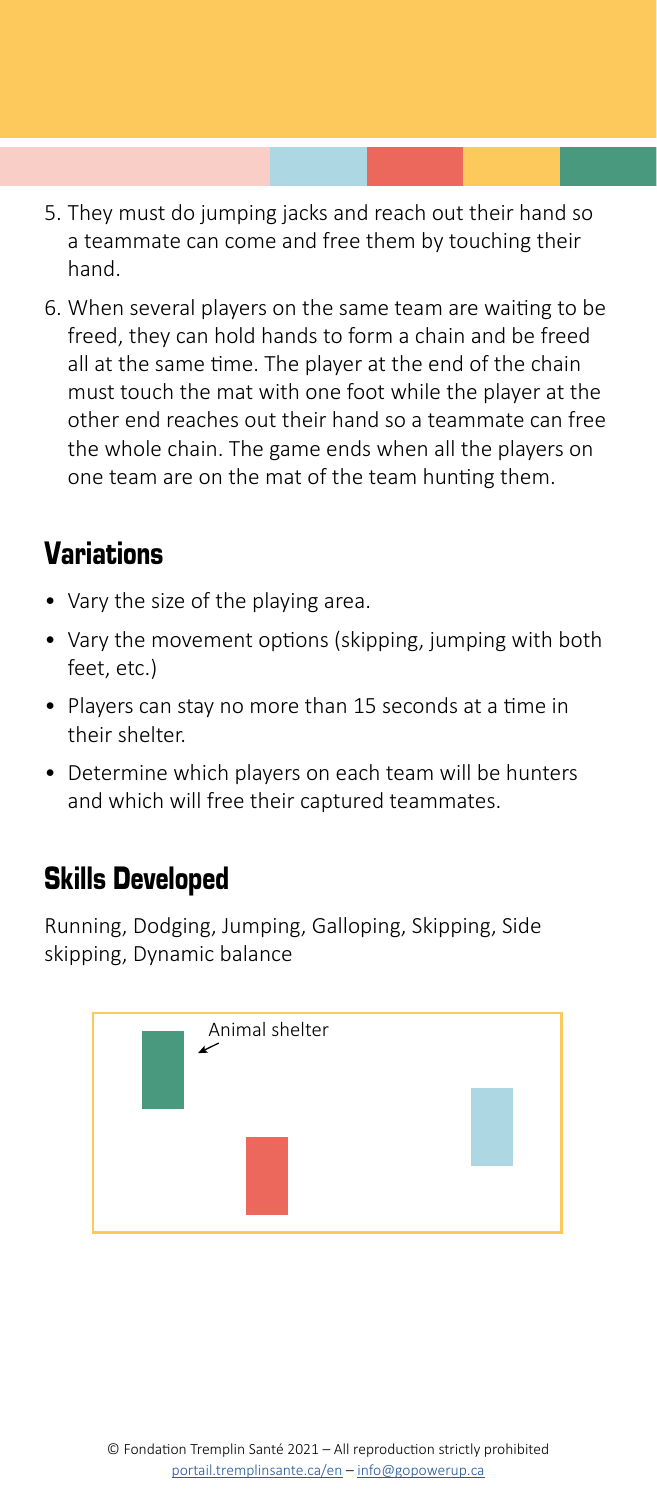

# $9.12$  years old  $\%$   $8$ and Over

# Cops & Robbers

| <b>PARTICIPANTS:</b> | <b>20 TO 30</b>           |
|----------------------|---------------------------|
| TIME:                | <b>10 TO 20 MINUTES</b>   |
| <b>VENUE:</b>        | <b>INDOORS, OUTDOORS</b>  |
| <b>INTENSITY:</b>    | <b>MODERATE TO HIGH</b>   |
| EOUIPMENT:           | ONE HOOP PER TWO CAMPERS. |
|                      | <b>FOUR BALLS</b>         |

### Goal

The robbers must pass the ball among themselves while trying not to get intercepted by the cops.

- 1. Divide the group into two teams. There should be the same number of cops and robbers in each team. Put the hoops all over the playing area.
- 2. Each robber stands in a hoop and must pass the ball to another robber without being intercepted by a cop.
- 3. The cops patrol around the hoops as they try to intercept the balls.
- 4. Vary the movement and throw options (let the children decide).
- 5. The robbers try to make as many passes as they can. Note: robbers are not allowed to throw the ball back to the person who just threw it to them.
- 6. When the ball is intercepted, the cop and robber switch places.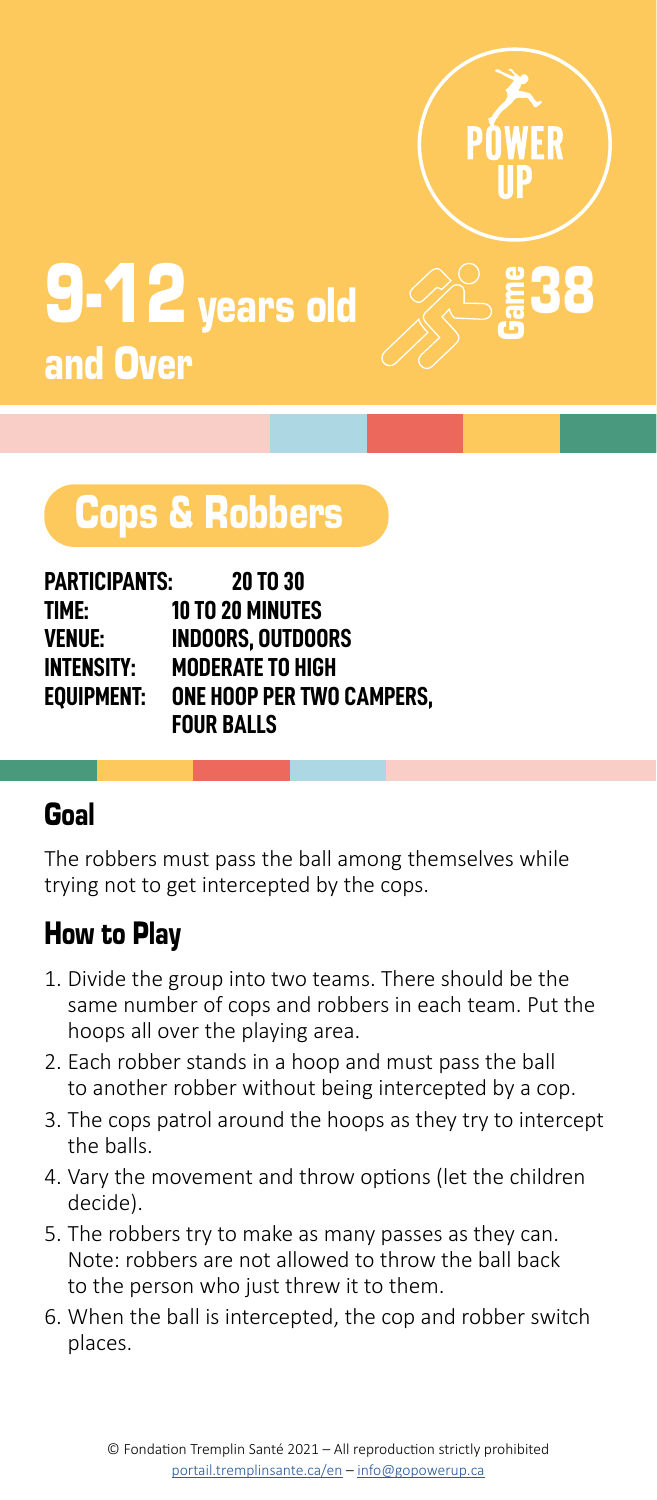- If the group is too big, divide the campers into four teams and organize a mini-tournament.
- Introduce a special movement. If a prisoner bounces and there is no interception, something happens (e.g., the cops idle).
- Change the location of the hoops, depending on the age group.
- Vary the number of balls in play.
- Play the game in total silence. This makes it harder.
- Add a challenging element by specifying a number of passes to be made,
- Do the same game using only the feet for an additional challenge.

## Skills Developed

Jumping, Running, Throwing, Catching, Dynamic balance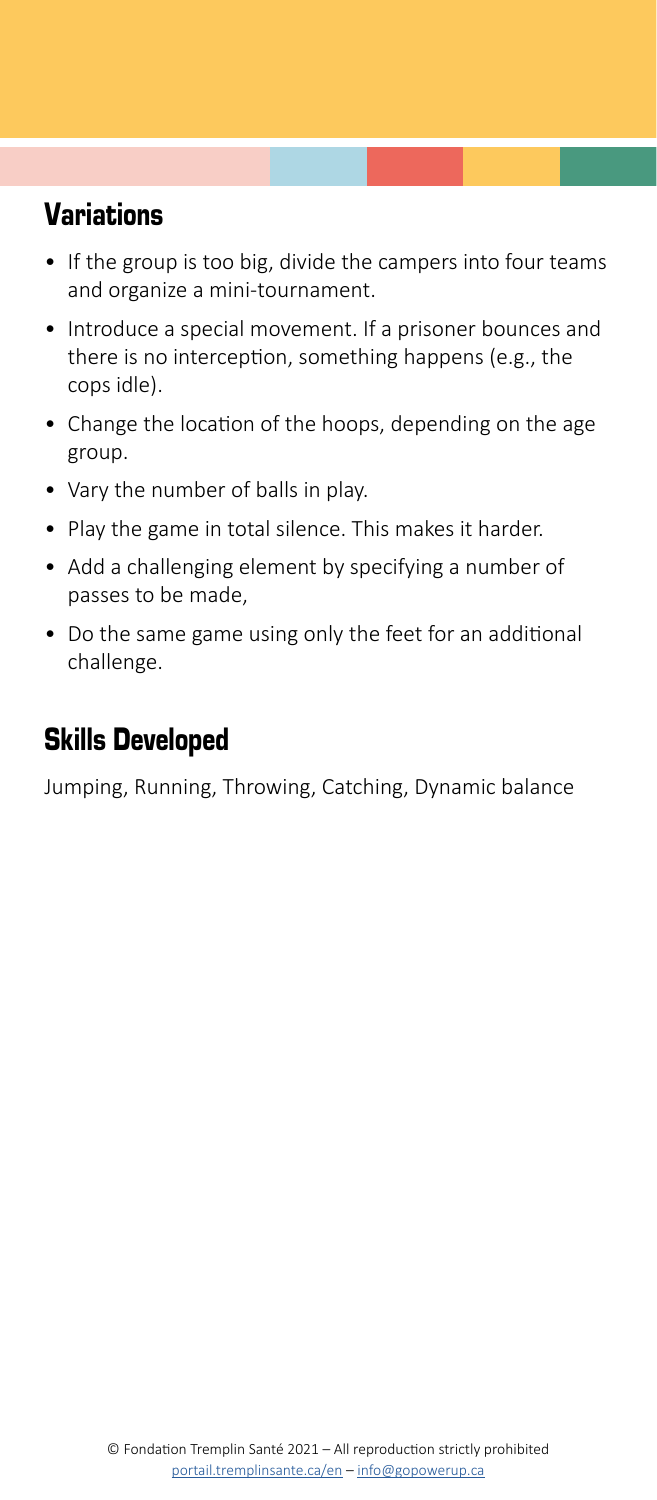

# $9-12$  years old  $\bigotimes^{\!\!\circ\!}$   $\mathsf{\mathsf{g}}$  39

# Stop, Thief!

| PARTICIPANTS: | <b>15 TO 35</b>                           |
|---------------|-------------------------------------------|
| TIME:         | <b>20 MINUTES OR MORE</b>                 |
| VENUE:        | <b>INDOORS</b>                            |
| INTENSITY:    | <b>MODERATE TO HIGH</b>                   |
| eouipment:    | <b>BEANBAGS (VARIED COLOURS)</b>          |
|               | FOUR HOOPS (SAME COLOURS AS THE BEANBAGS) |
|               | <b>TWO MATS</b>                           |
|               | <b>TWO PINNIES/VESTS</b>                  |

### Goal

Steal the treasure from the middle of the playing area within a set time without getting tagged by the cops.

- 1. Place the different coloured beanbags on a mat in the middle of the playing area. Put another mat outside of the playing area as a prison. Arrange the four hoops at the four corners of the playing area.
- 2. Designate two cops (have them each wear a pinnie). Their job is to guard the treasure.
- 3. The thieves must try to steal the treasure (one piece at a time) without getting tagged by the cops.
- 4. The thieves must then drop the beanbags in the correct, colour-coded hoop in the corners of the playing area.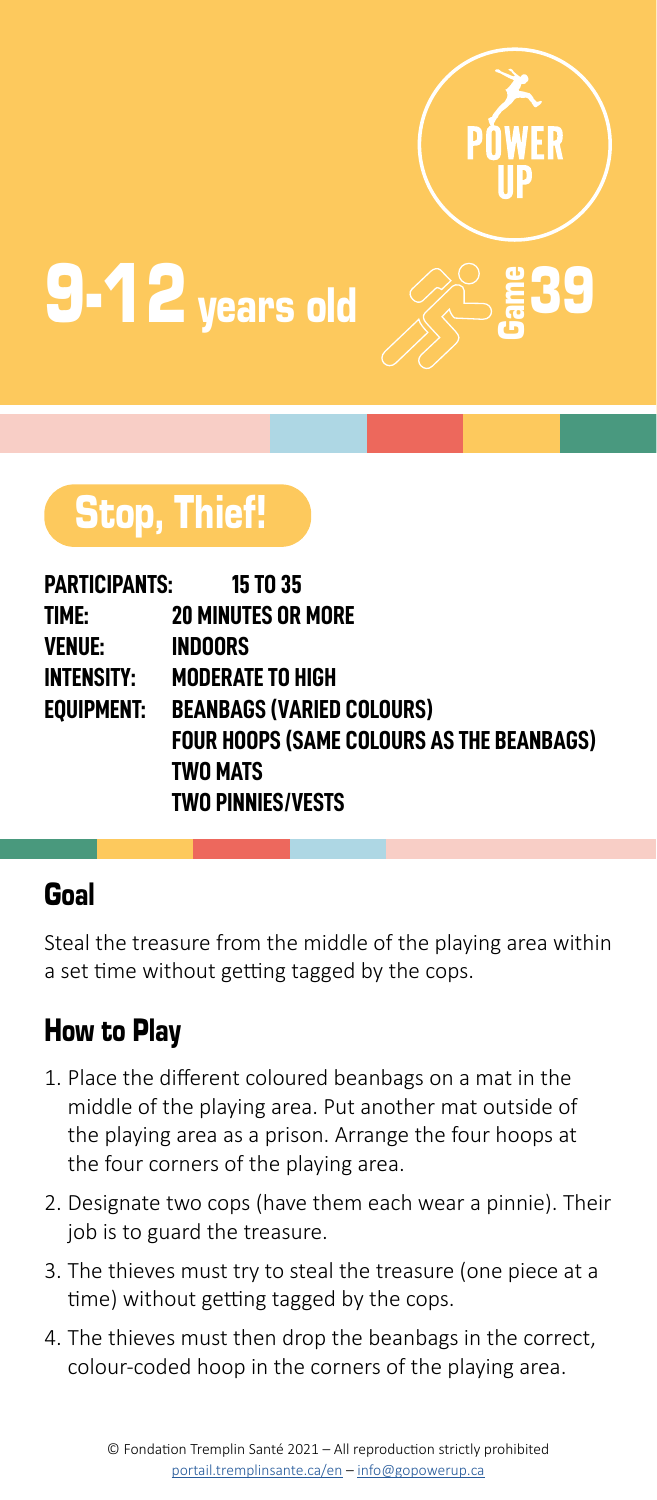- 5. If a thief is tagged, they must take the beanbag back to the mat and go straight to prison, where they must complete an active challenge before rejoining the game.
- 6. Thieves can be tagged whether or not they're holding any treasure. The game continues until all the objects have been stolen or when the time runs out. Decide in advance how long the game will last, depending on the number of participants and beanbags (e.g., four games of five minutes each).

 $\rightarrow$  The campers must watch where they're going to avoid collisions.

#### Variations

- Vary the number of cops, depending on the group (number of participants, skill level).
- Add more than one mat and beanbags.
- Vary the movement options (on one foot, backwards, etc.).
- Vary the types of active challenges.

### Skills Developed

Running, Dodging, Jumping, Skipping, Galloping, Rolling, Crawling, Side skipping, Static and dynamic balance

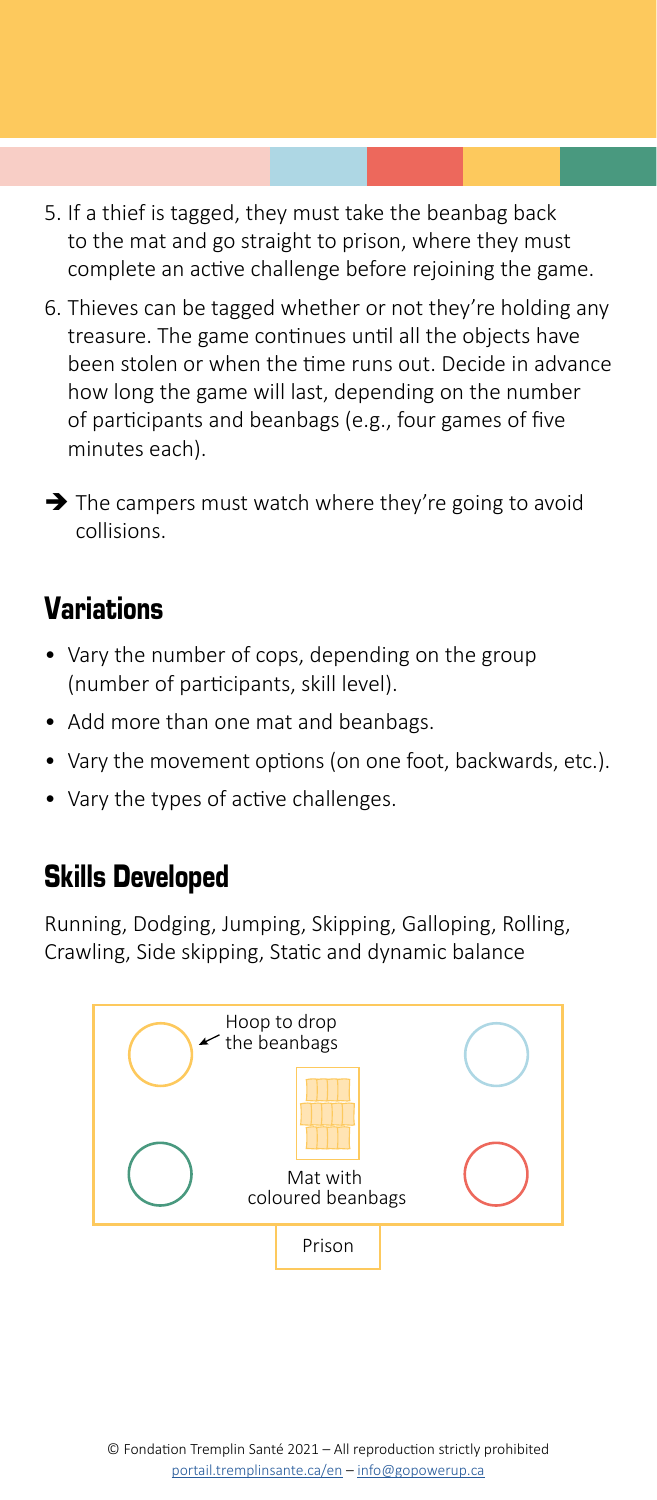

# 9-12 years old SMALL GROUPS

# Fireball and Iceball

| PARTICIPANTS:     | 8 AND +                                              |
|-------------------|------------------------------------------------------|
| TIME:             | <b>20 TO 30 MINUTES</b>                              |
| VENUE:            | <b>INDOORS. OUTDOORS</b>                             |
| <b>INTENSITY:</b> | HIGH                                                 |
| COLOUR)           | EQUIPMENT: THREE BALLS (INCLUDING ONE OF A DIFFERENT |
|                   | EQUIR CONFS (IF THE PLAYING AREA IS NOT ALREA        |

**FOUR CONES (IF THE PLAYING AREA IS NOT ALREADY MARKED OUT)**

# Goal

Eliminate the opposing team.

- 1. All the players are divided into teams of two.
- 2. The players spread out across the playing area, and the counselor places the fireball in the middle. This ball is burning hot, so the players aren't allowed to touch it.
- 3. At the signal, the counselor throws the two other balls (iceballs) onto the field and the game begins.
- 4. Each player must work with their teammate to throw an iceball at the other players and turn them into ice.
- 5. If a player is touched by an iceball, they freeze on the spot in the balance position of their choice.
- 6. The player can then retrieve the fireball and throw it to their teammate, releasing them from the ice.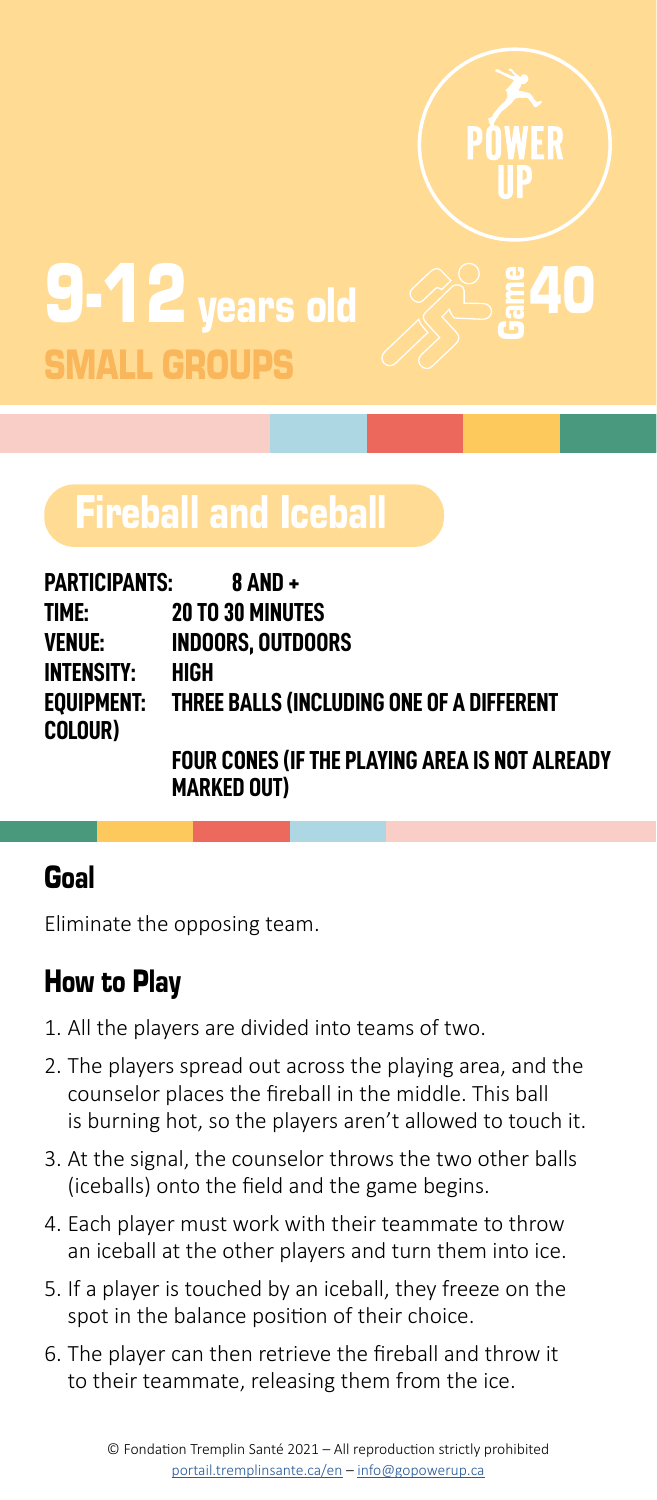- Increase the number of players per team to give players more chances to get freed from the ice.
- Increase the number of balls.
- Divide the playing area into four quadrants to prevent teammates from always sticking together.
- Vary the movement and throwing options.

## Skills Developed

Running, Throwing, Catching, Dodging, Dynamic balance, Galloping, Skipping, Side skipping, Jumping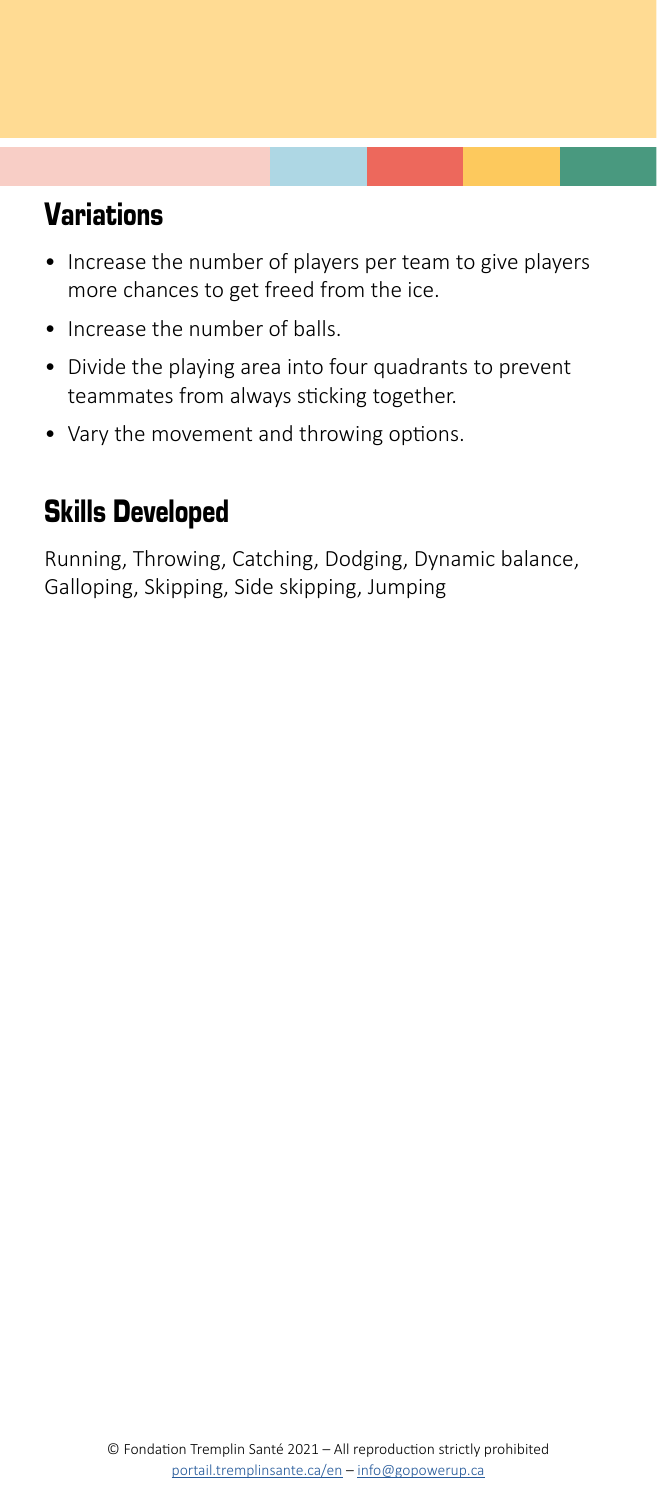

# 9-12 years old SMALL GROUPS

# Scavenger Race

| PARTICIPANTS:     | ONE GROUP                                        |
|-------------------|--------------------------------------------------|
| TIME:             | <b>20 TO 30 MINUTES</b>                          |
| VENUE:            | CAMP AREA MARKED OFF BY THE COUNSELOR            |
| <b>INTENSITY:</b> | <b>MODERATE TO HIGH</b>                          |
|                   | EQUIPMENT: LIST OF OBJECTS MADE BY THE COUNSELOR |

#### Goal

Be the first team to bring back all the items on the list.

- 1. The counselor draws up a list of items that can be found within the boundaries of the camp area and divides the group into several teams.
- 2. They then tell the players what the first item is and gives the signal to begin the race.
- 3. Each team, while staying together as a group, must find the item and bring it back to the counselor.
- 4. The counselor checks that it is the correct item and names the second item the team must find.
- 5. If the team does not hunt as a group, the counselor can give them a time penalty (several seconds) before revealing the next item on the list.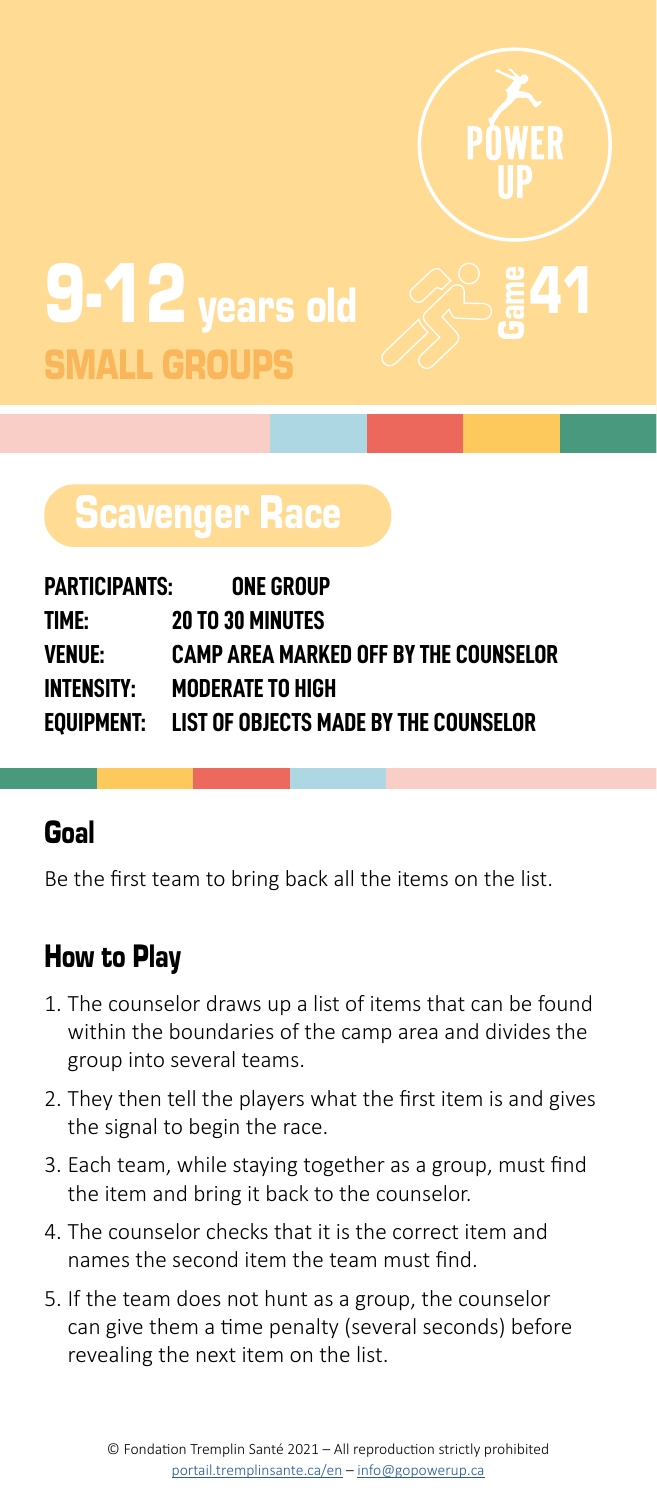- The counselor can move or hide in the playing area to make it more challenging for the players to bring back the items.
- Impose movement options on the players to retrieve the objects (e.g. while skipping).
- Fix a time limit to find the objects.

## Skills Developed

Running, Jumping, Galloping, Skipping, Side skipping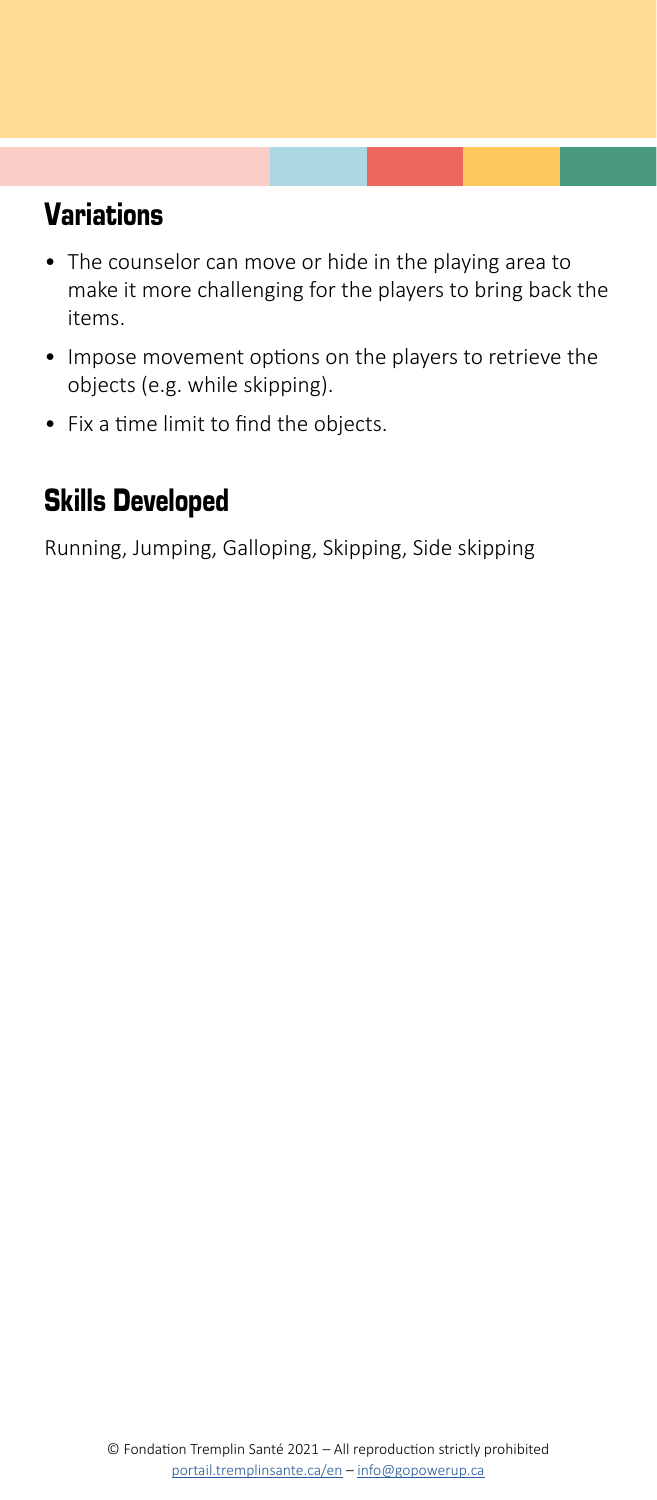

 $\frac{2}{3}$ 42

# 9-12 years old **MALL GROUPS**



| PARTICIPANTS: | $5$ AND +                         |
|---------------|-----------------------------------|
| TIME:         | <b>20 MINUTES</b>                 |
| VENUE:        | PLAYING AREA WITH BASKETBALL HOOP |
| INTENSITY:    | MODERATE                          |
|               | EOUIPMENT: ONE BASKETBALL HOOP    |
|               | <b>TWO BASKETBALLS</b>            |

### Goal

Score a basket before the player in front of you does.

- 1. All the players line up behind the free-throw line. The first two players in line each have a ball.
- 2. The first player throws and attempts to score a basket.
- 3. As soon as they throw the ball, the second player can shoot.
- 4. Once both players have thrown from the free-throw line, they pick up their ball and try again from anywhere on the court until one of the players scores.
- 5. If Player 1 scores a basket before Player 2, they must quickly pass the ball to the next player in line and return to the back of the line. The new player can now try to score a basket before Player 2.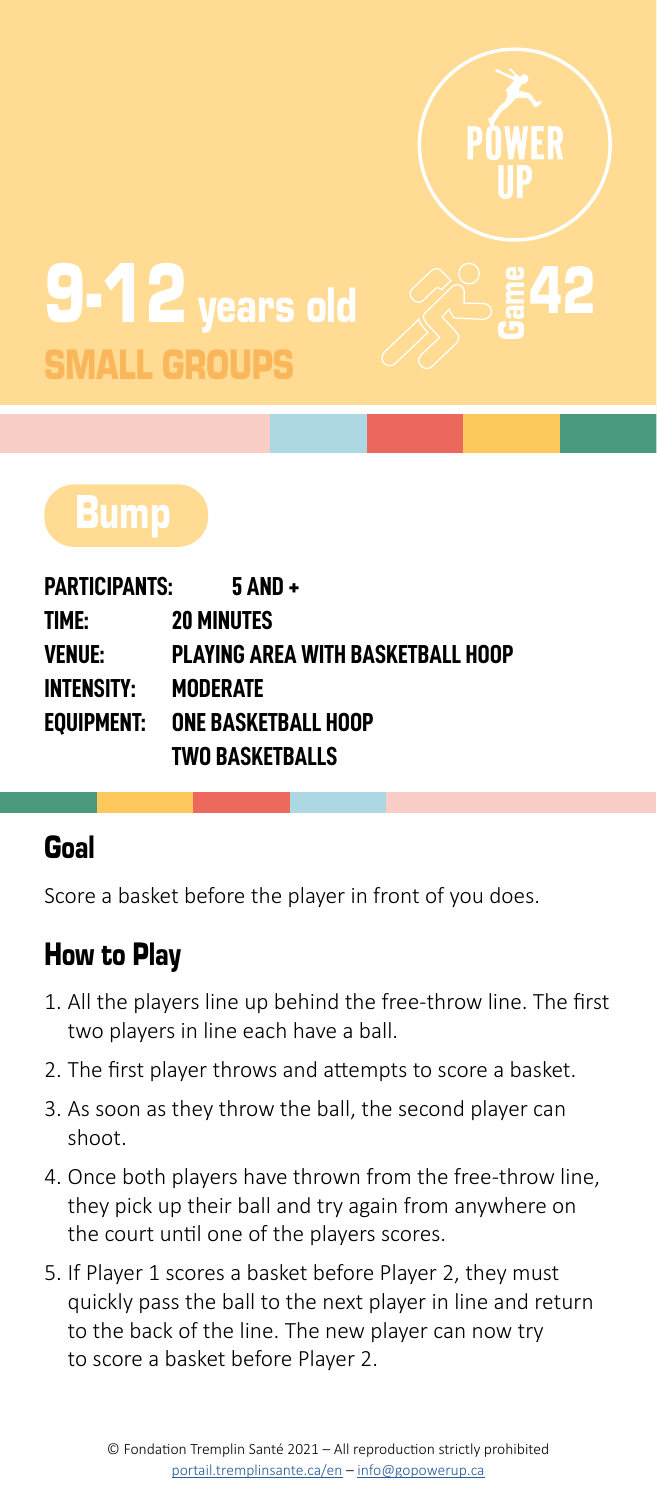- 6. If a player manages to score a basket before the preceding player, that player goes out and the other player goes to the back of the line. The balls then go to the next two players in line, and so on until only one player is left.
- 7. At any point a player can use their ball to bump the other player's ball and give themselves more time to score.

- Increase the level of difficulty by making players throw with their backs to the basket.
- Make players spin around five times before their first throw.
- Reduce the throwing distance for the first ball.
- Vary the throwing options (e.g. overhead with both hands).

### Skills Developed

Catching , Throwing, Running, Jumping, Dribbling with hands, Striking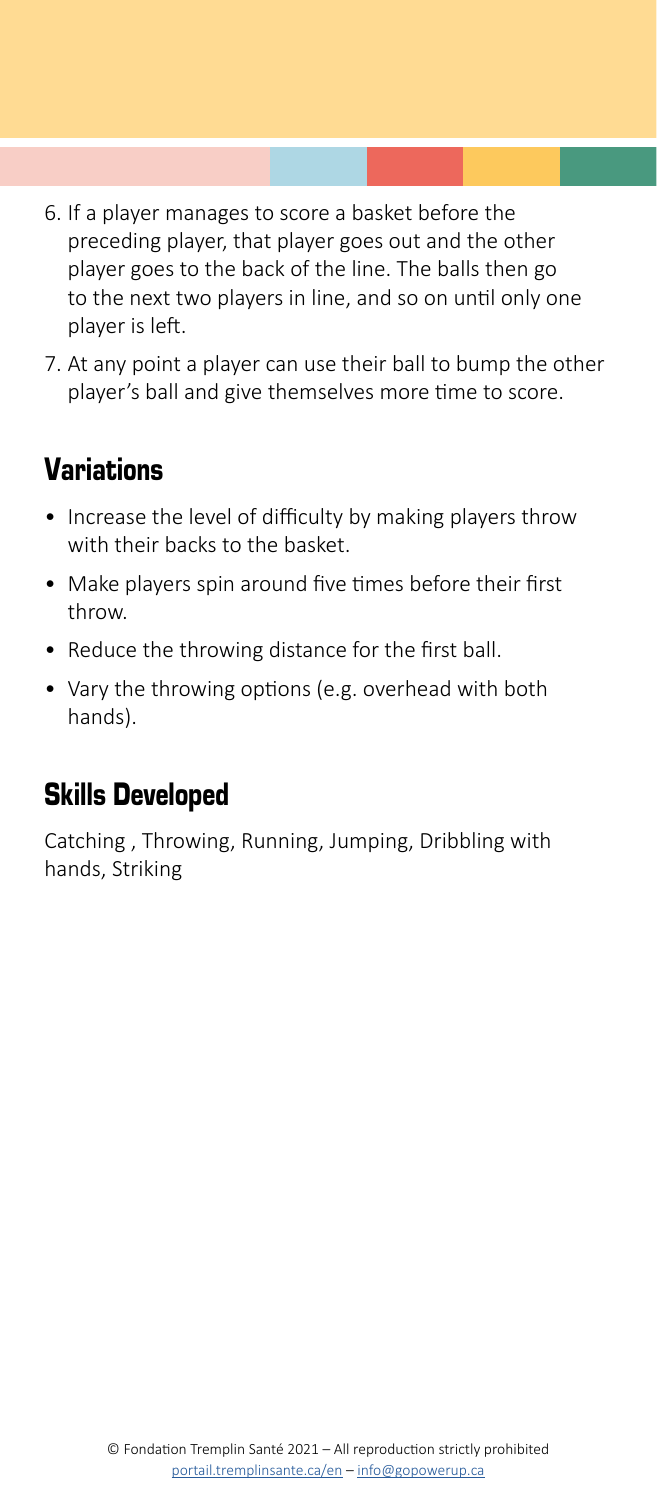

 $\frac{2}{3}$ 43

# 9-12 years old SMALL GROUPS

# Guardian of the Tower

#### **PARTICIPENTS:6 AND +**

| TIME:      | <b>10 TO 20 MINUTES</b> |
|------------|-------------------------|
| VENUE:     | OUTDOORS OR INDOORS     |
| INTENSITY: | MODERATE                |
| EOUIPMENT: | <b>BALL(S)</b>          |
|            | ONE BOWLING PIN         |
|            | ONE HOOP                |

#### Goal

Knock over the bowling pin with the ball.

- 1. Name one player to be guardian of the tower.
- 2. That player places the hoop on the ground with the bowling pin in the middle.
- 3. The guardian must stay outside the hoop and prevent the pin from being knocked over.
- 4. The other players form a circle around the hoop. Have the players back up a few steps so the circle isn't too small.
- 5. The counselor gives the ball to one of the players in the circle, and at their signal, the player must try to knock over the bowling pin with the ball.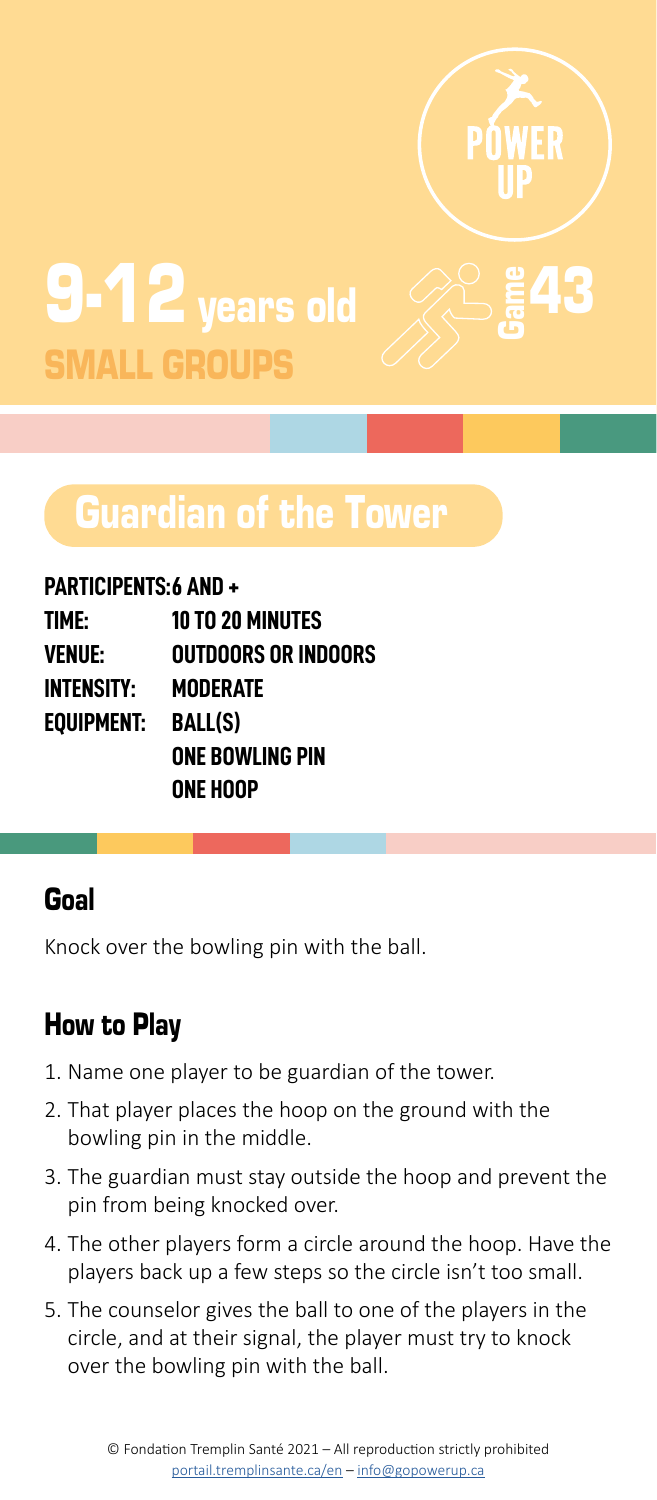- 6. The guardian is allowed to move around but not inside the hoop, and can block the shots with any part of their body.
- 7. The players in the circle must pass the ball around to try to get the guardian to move and get a clear shot at the pin.
- 8. The player who manages to knock over the pin switches places with the guardian, and the game continues.

- Add a second ball to the game, to increase the challenge for the guardian.
- Vary the throwing options (with one hand, with both hands, underhand, etc.).

## Skills Developed

Dodging, Throwing, Catching, Running, Side Skipping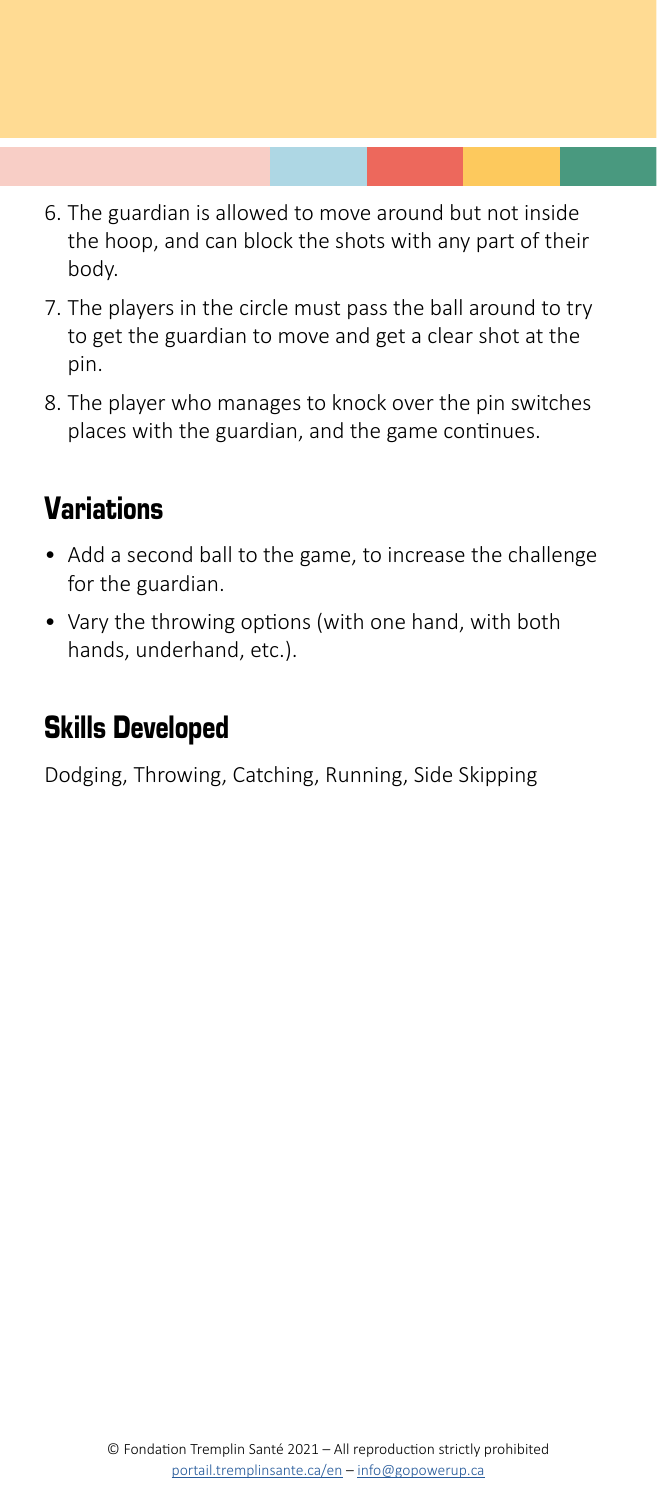

 $\frac{8}{9}$ 44

# 9-12 years old SMALL GROUPS

# 5-Pass Challenge

| <b>PARTICIPANTS:</b> | $6$ AND +                 |
|----------------------|---------------------------|
| TIME:                | <b>15 TO 20 MINUTES</b>   |
| VENUE:               | <b>INDOORS, OUTDOORS</b>  |
| INTENSITY:           | <b>MODERATE TO HIGH</b>   |
| EQUIPMENT:           | <b>ONE BALL</b>           |
|                      | <b>PINNIES (OPTIONAL)</b> |

### Goal

Make five consecutive passes without the ball touching the ground or being intercepted.

- 1. Players are divided into two teams.
- 2. The player in possession of the ball cannot "travel" with the ball.
- 3. Players on the same team must make five consecutive passes without the ball touching the ground.
- 4. The person in possession of the ball can keep it no more than three seconds, otherwise the ball goes to the opposing team.
- 5. If the team manages five consecutive passes, they score a point and the game continues with the ball going to the opposing team.